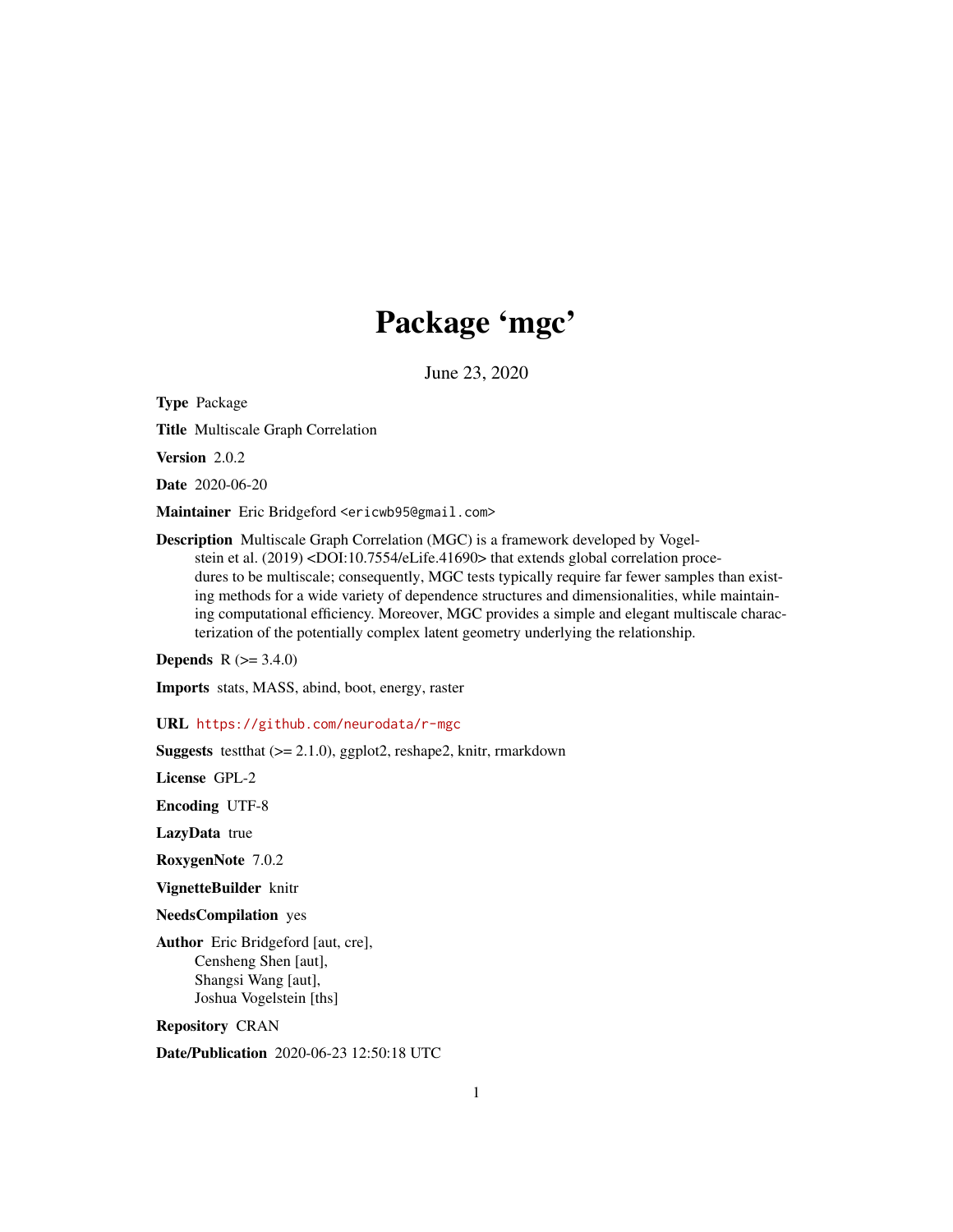# <span id="page-1-0"></span>R topics documented:

|       | $\overline{4}$ |
|-------|----------------|
|       | 5              |
|       | 6              |
|       |                |
|       | $\overline{8}$ |
|       |                |
|       |                |
|       |                |
|       |                |
|       |                |
|       |                |
|       |                |
|       |                |
|       |                |
|       |                |
|       |                |
|       |                |
|       |                |
|       |                |
|       |                |
|       |                |
|       |                |
|       |                |
|       |                |
|       |                |
| Index | 36             |

ConnCompLabel *Connected Components Labelling – Unique Patch Labelling*

# Description

ConnCompLabel is a 1 pass implementation of connected components labelling. Here it is applied to identify disjunt patches within a distribution.

The raster matrix can be a raster of class 'asc' (adehabitat package), 'RasterLayer' (raster package) or 'SpatialGridDataFrame' (sp package).

# Usage

ConnCompLabel(mat)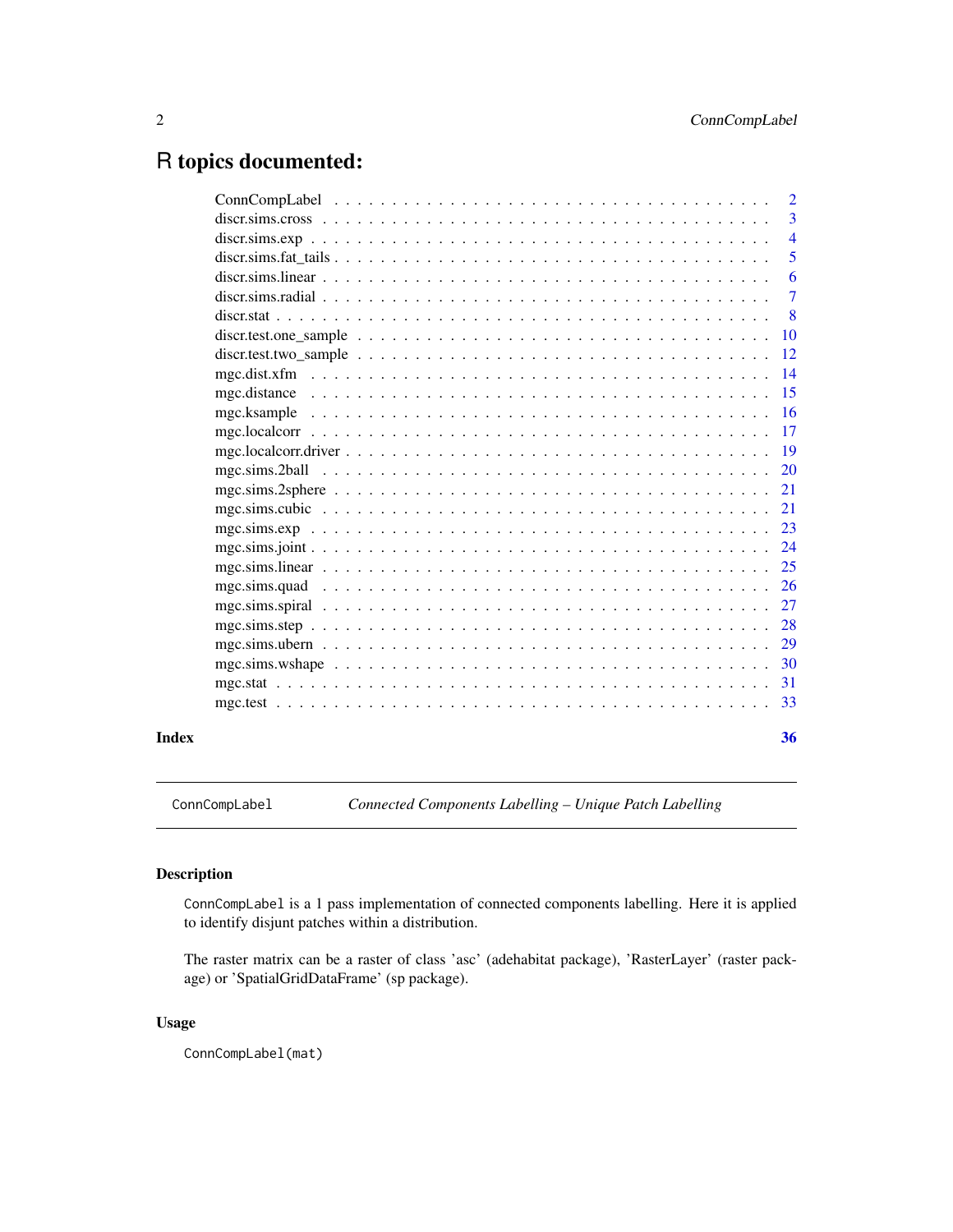#### <span id="page-2-0"></span>discr.sims.cross 3

#### Arguments

mat is a binary matrix of data with 0 representing background and 1 representing environment of interest. NA values are acceptable. The matrix can be a raster of class 'asc' (this & adehabitat package), 'RasterLayer' (raster package) or 'SpatialGridDataFrame' (sp package)

#### Value

A matrix of the same dim and class of mat in which unique components (individual patches) are numbered 1:n with 0 remaining background value.

#### Author(s)

Jeremy VanDerWal <jjvanderwal@gmail.com>

#### References

Chang, F., C.-J. Chen, and C.-J. Lu. 2004. A linear-time component-labeling algorithm using contour tracing technique. Comput. Vis. Image Underst. 93:206-220.

#### Examples

```
#define a simple binary matrix
tmat = { matrix(c( 0,0,0,1,0,0,1,1,0,1,
                   0,0,1,0,1,0,0,0,0,0,
                   0,1,NA,1,0,1,0,0,0,1,
                   1,0,1,1,1,0,1,0,0,1,
                   0,1,0,1,0,1,0,0,0,1,
                   0,0,1,0,1,0,0,1,1,0,
                   1,0,0,1,0,0,1,0,0,1,
                   0,1,0,0,0,1,0,0,0,1,
                   0,0,1,1,1,0,0,0,0,1,
                   1,1,1,0,0,0,0,0,0,1),nr=10,byrow=TRUE) }
#do the connected component labelling
ccl.mat = ConnCompLabel(tmat)
ccl.mat
image(t(ccl.mat[10:1,]),col=c('grey',rainbow(length(unique(ccl.mat))-1)))
```
discr.sims.cross *Discriminability Cross Simulation*

#### Description

A function to simulate data with the same mean that spreads as class id increases.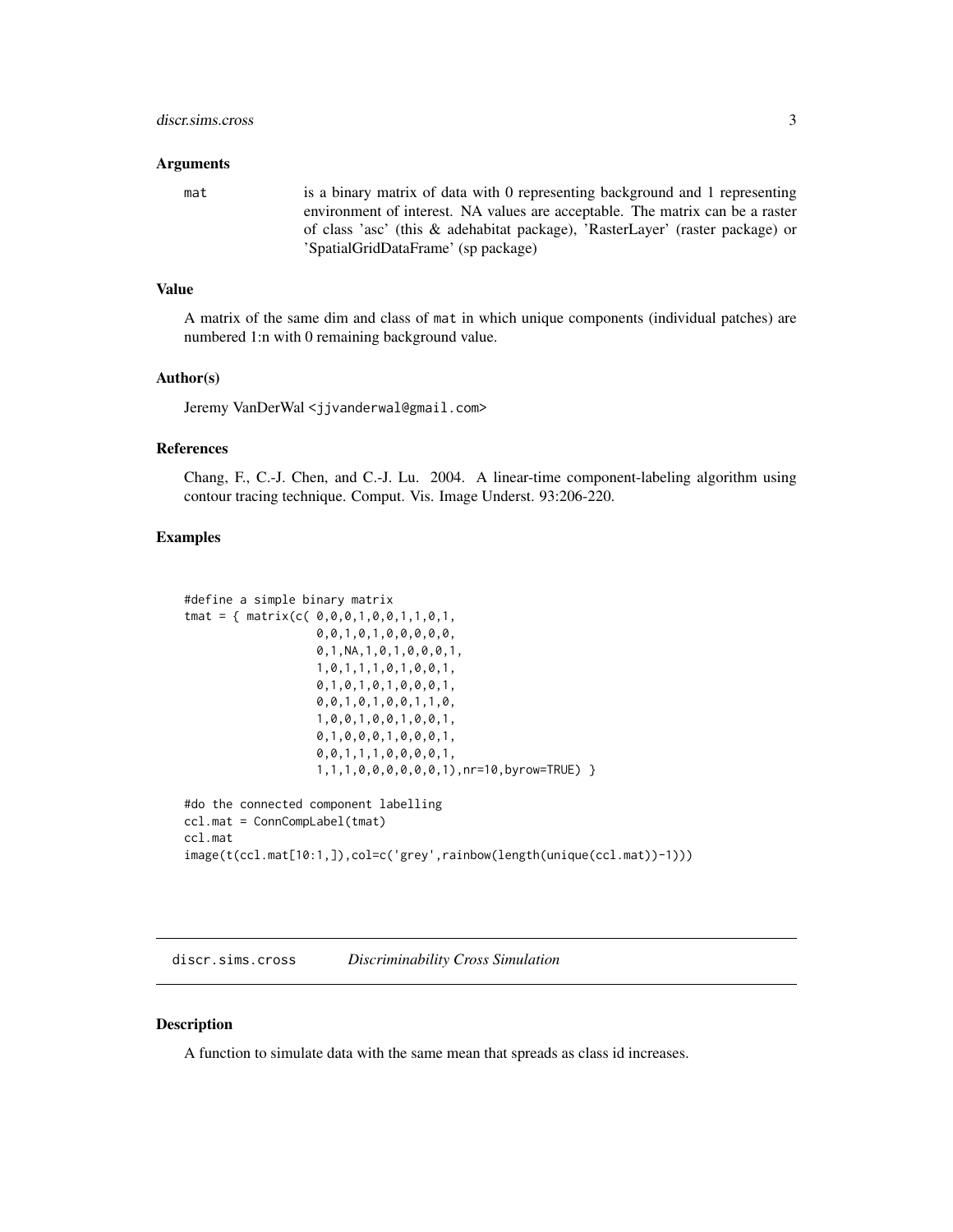# <span id="page-3-0"></span>Usage

```
discr.sims.cross(
  n,
  d,
 K,
  signal.scale = 10,
  non-scale = 1,mean.scale = 0,
  rotate = FALSE,
  class.equal = TRUE,
  ind = FALSE\mathcal{L}
```
# Arguments

| n            | the number of samples.                                                                                                                                                                             |
|--------------|----------------------------------------------------------------------------------------------------------------------------------------------------------------------------------------------------|
| d            | the number of dimensions.                                                                                                                                                                          |
| K            | the number of classes in the dataset.                                                                                                                                                              |
| signal.scale | the scaling for the signal dimension. Defaults to 10.                                                                                                                                              |
| non.scale    | the scaling for the non-signal dimensions. Defaults to 1.                                                                                                                                          |
| mean.scale   | whether the magnitude of the difference in the means between the two classes.<br>If a mean scale is requested, d should be at least $>$ K.                                                         |
| rotate       | whether to apply a random rotation. Defaults to TRUE.                                                                                                                                              |
| class.equal  | whether the number of samples/class should be equal, with each class having<br>a prior of $1/K$ , or inequal, in which each class obtains a prior of $k/sum(K)$ for<br>$k=1:K$ . Defaults to TRUE. |
| ind          | whether to sample x and y independently. Defaults to FALSE.                                                                                                                                        |
|              |                                                                                                                                                                                                    |

# Author(s)

Eric Bridgeford

# Examples

```
library(mgc)
sim <- discr.sims.cross(100, 3, 2)
```
discr.sims.exp *Discriminability Exponential Simulation*

# Description

A function to simulate multi-class data with an Exponential class-mean trend.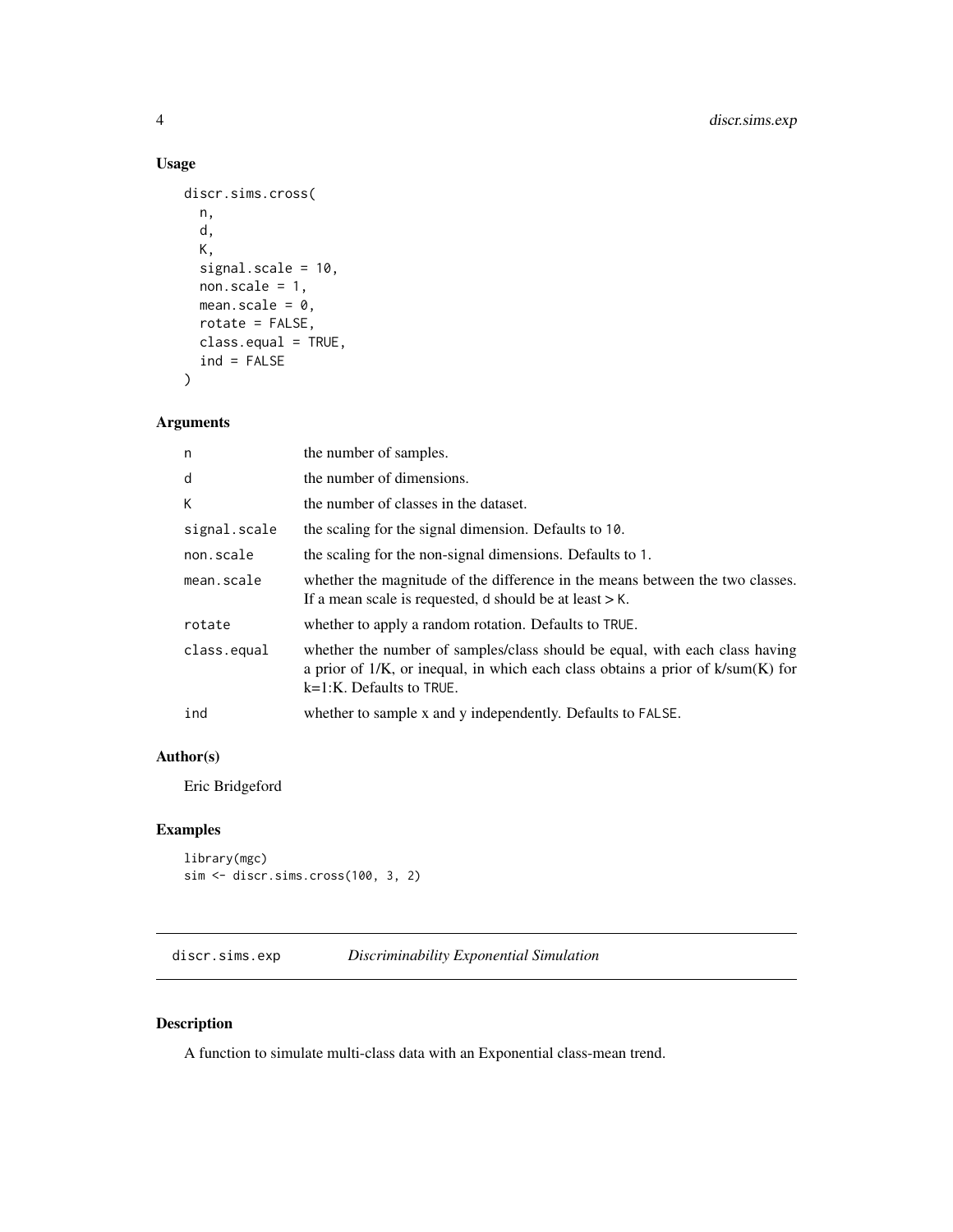<span id="page-4-0"></span>discr.sims.fat\_tails 5

# Usage

```
discr.sims.exp(
 n,
 d,
 K,
  signal.scale = 1,
 signal.lshift = 1,
 non-scale = 1,rotate = FALSE,
 class.equal = TRUE,
  ind = FALSE)
```
# Arguments

| n             | the number of samples.                                                                                                                                                                             |
|---------------|----------------------------------------------------------------------------------------------------------------------------------------------------------------------------------------------------|
| d             | the number of dimensions. The first dimension will be the signal dimension; the<br>remainders noise.                                                                                               |
| K             | the number of classes in the dataset.                                                                                                                                                              |
| signal.scale  | the scaling for the signal dimension. Defaults to 1.                                                                                                                                               |
| signal.lshift | the location shift for the signal dimension between the classes. Defaults to 1.                                                                                                                    |
| non.scale     | the scaling for the non-signal dimensions. Defaults to 1.                                                                                                                                          |
| rotate        | whether to apply a random rotation. Defaults to TRUE.                                                                                                                                              |
| class.equal   | whether the number of samples/class should be equal, with each class having<br>a prior of $1/K$ , or inequal, in which each class obtains a prior of $k/sum(K)$ for<br>$k=1:K$ . Defaults to TRUE. |
| ind           | whether to sample x and y independently. Defaults to FALSE.                                                                                                                                        |

# Author(s)

Eric Bridgeford

discr.sims.fat\_tails *Discriminability Spread Simulation*

# Description

A function to simulate data with the same mean that spreads as class id increases.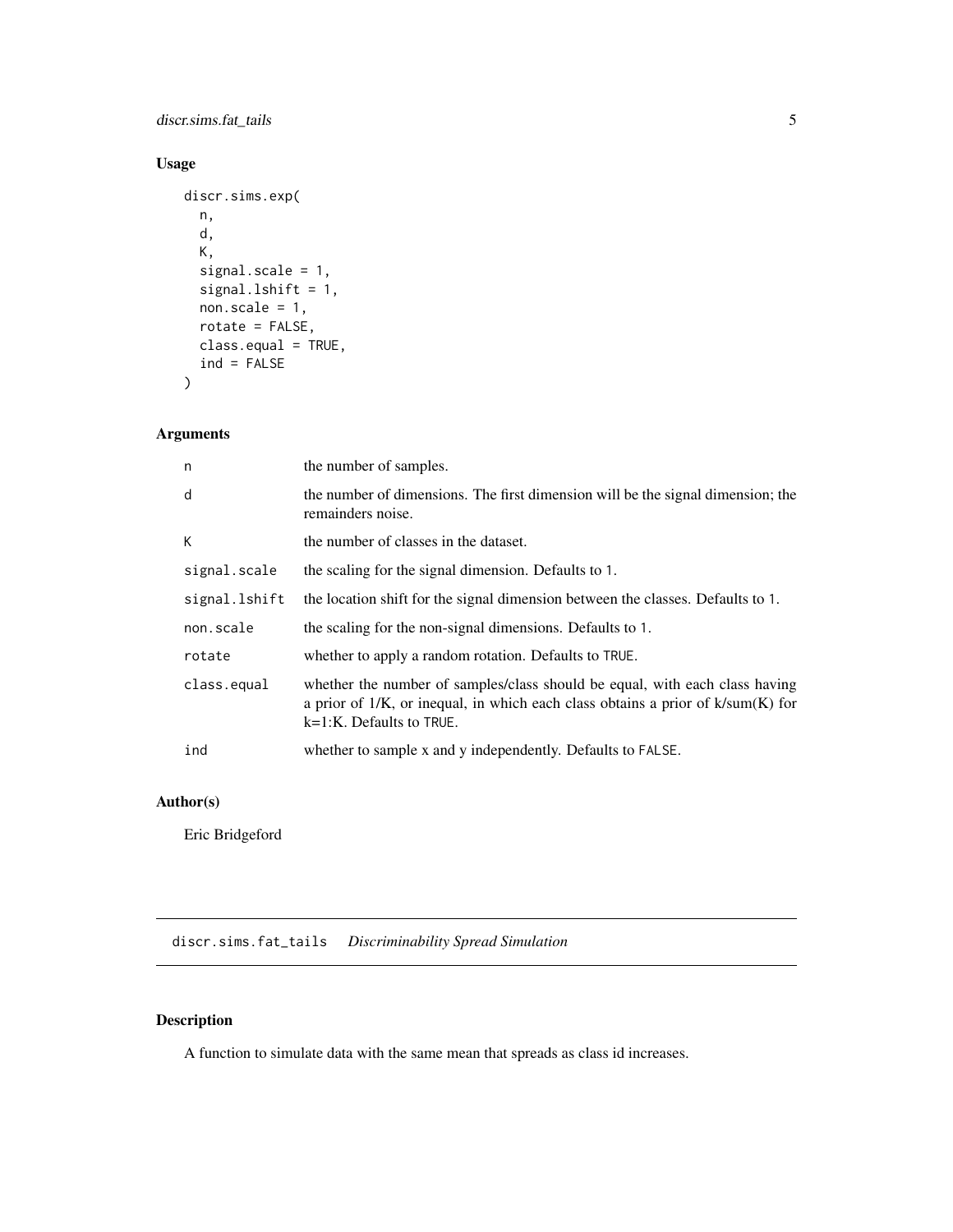#### Usage

```
discr.sims.fat_tails(
 n,
  d,
 K,
  signal.scale = 1,
  rotate = FALSE,
  class.equal = TRUE,
  ind = FALSE)
```
# Arguments

| n            | the number of samples.                                                                                                                                                                             |
|--------------|----------------------------------------------------------------------------------------------------------------------------------------------------------------------------------------------------|
| d            | the number of dimensions.                                                                                                                                                                          |
| K            | the number of classes in the dataset.                                                                                                                                                              |
| signal.scale | the scaling for the signal dimension. Defaults to 1.                                                                                                                                               |
| rotate       | whether to apply a random rotation. Defaults to TRUE.                                                                                                                                              |
| class.equal  | whether the number of samples/class should be equal, with each class having<br>a prior of $1/K$ , or inequal, in which each class obtains a prior of $k/sum(K)$ for<br>$k=1:K$ . Defaults to TRUE. |
| ind          | whether to sample x and y independently. Defaults to FALSE.                                                                                                                                        |

# Author(s)

Eric Bridgeford

# Examples

```
library(mgc)
sim <- discr.sims.fat_tails(100, 3, 2)
```
discr.sims.linear *Discriminability Linear Simulation*

# Description

A function to simulate multi-class data with a linear class-mean trend. The signal dimension is the dimension carrying all of the between-class difference, and the non-signal dimensions are noise.

<span id="page-5-0"></span>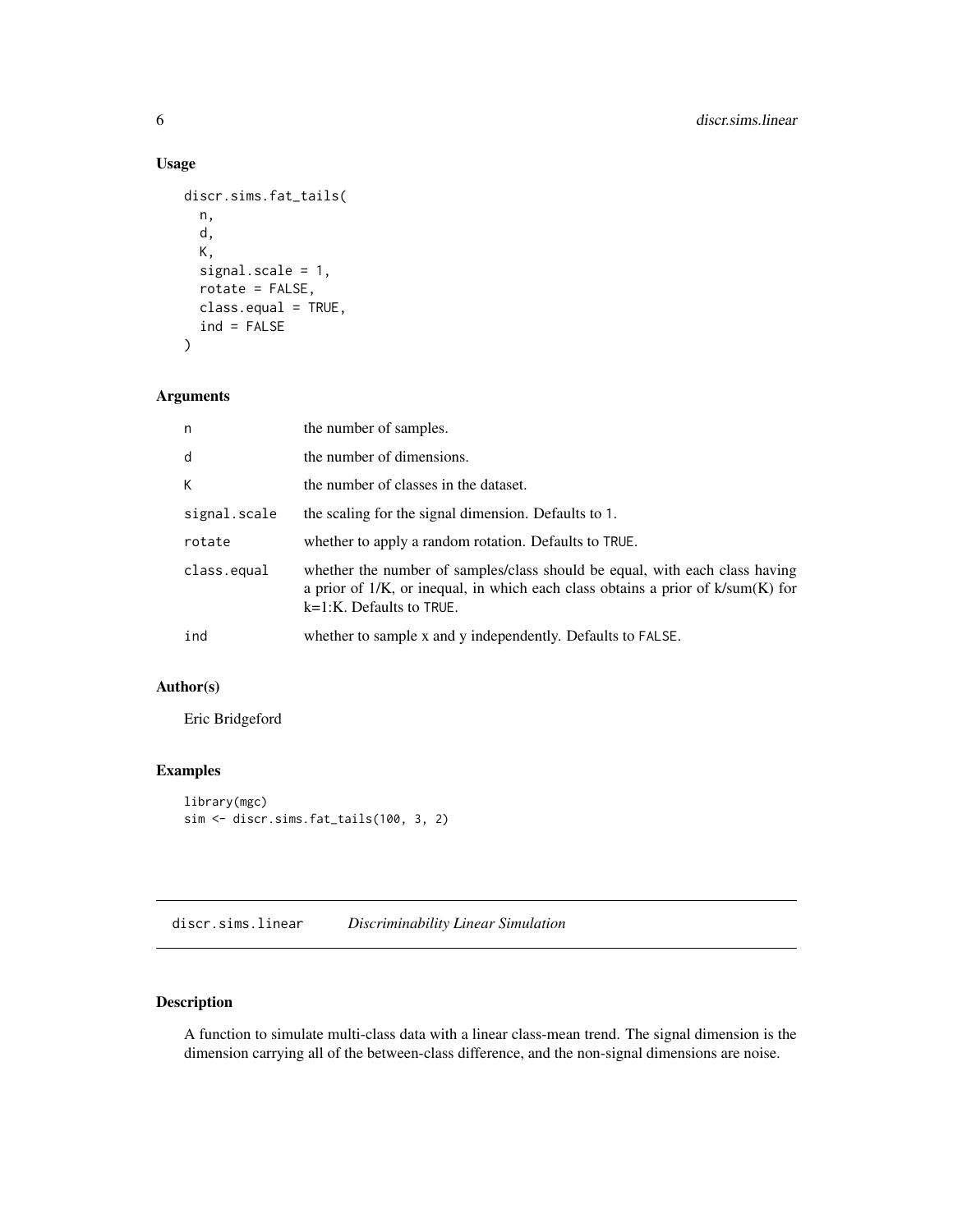# <span id="page-6-0"></span>discr.sims.radial 7

# Usage

```
discr.sims.linear(
 n,
 d,
 K,
  signal.scale = 1,
 signal.lshift = 1,
 non-scale = 1,rotate = FALSE,
 class.equal = TRUE,
  ind = FALSE)
```
# Arguments

| n             | the number of samples.                                                                                                                                                                             |
|---------------|----------------------------------------------------------------------------------------------------------------------------------------------------------------------------------------------------|
| d             | the number of dimensions. The first dimension will be the signal dimension; the<br>remainders noise.                                                                                               |
| K.            | the number of classes in the dataset.                                                                                                                                                              |
| signal.scale  | the scaling for the signal dimension. Defaults to 1.                                                                                                                                               |
| signal.lshift | the location shift for the signal dimension between the classes. Defaults to 1.                                                                                                                    |
| non.scale     | the scaling for the non-signal dimensions. Defaults to 1.                                                                                                                                          |
| rotate        | whether to apply a random rotation. Defaults to TRUE.                                                                                                                                              |
| class.equal   | whether the number of samples/class should be equal, with each class having<br>a prior of $1/K$ , or inequal, in which each class obtains a prior of $k/sum(K)$ for<br>$k=1:K$ . Defaults to TRUE. |
| ind           | whether to sample x and y independently. Defaults to FALSE.                                                                                                                                        |

# Author(s)

Eric Bridgeford

discr.sims.radial *Discriminability Radial Simulation*

# Description

A function to simulate data with the same mean with radial symmetry as class id increases.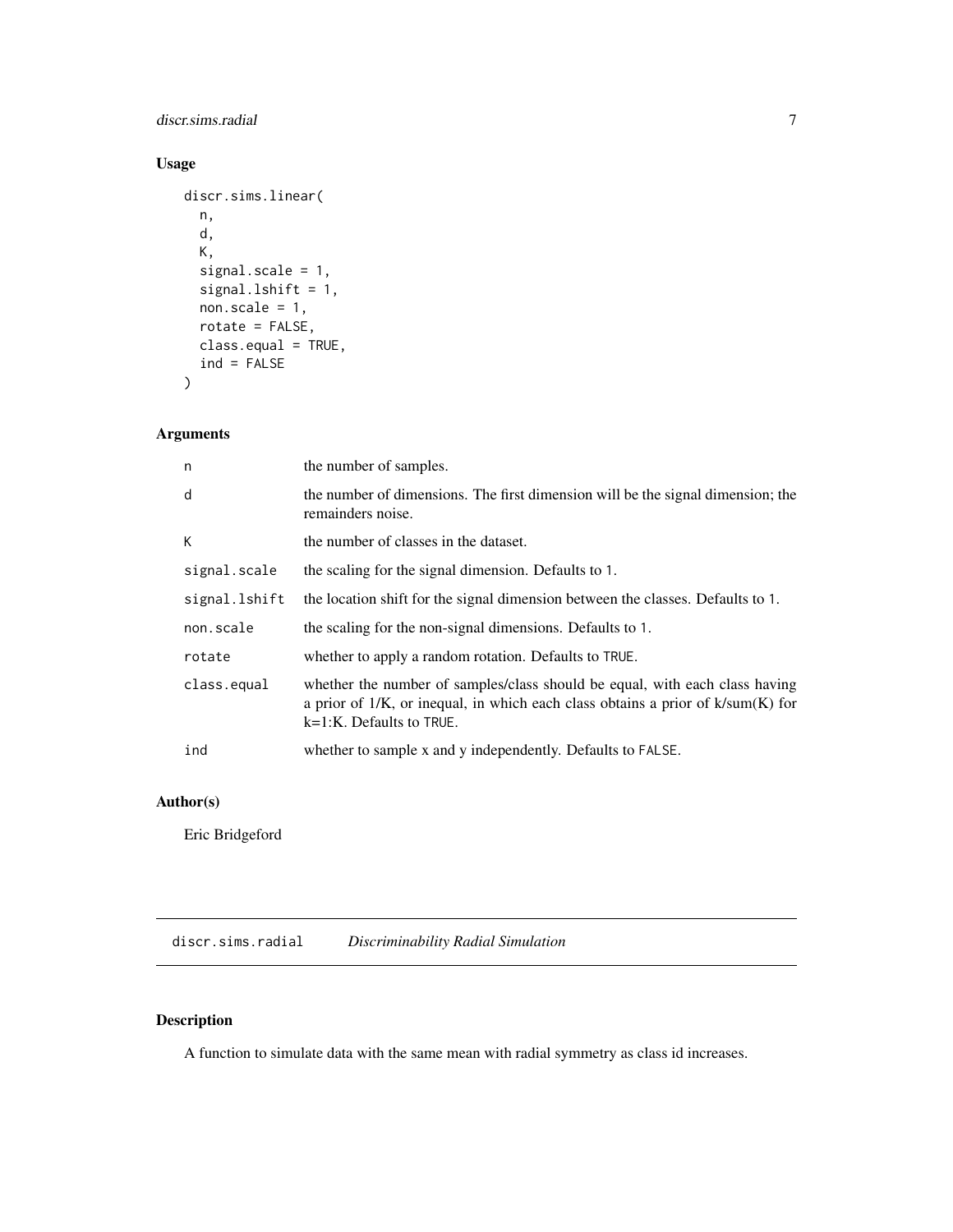# Usage

```
discr.sims.radial(
 n,
 d,
 K,
 er.scale = 0.1,
 r = 1,
 class.equal = TRUE,
  ind = FALSE)
```
# Arguments

| n           | the number of samples.                                                                                                                                                                             |
|-------------|----------------------------------------------------------------------------------------------------------------------------------------------------------------------------------------------------|
| d           | the number of dimensions.                                                                                                                                                                          |
| K           | the number of classes in the dataset.                                                                                                                                                              |
| er.scale    | the scaling for the error of the samples. Defaults to $0.1$ .                                                                                                                                      |
| r           | the radial spacing between each class. Defaults to 1.                                                                                                                                              |
| class.equal | whether the number of samples/class should be equal, with each class having<br>a prior of $1/K$ , or inequal, in which each class obtains a prior of $k/sum(K)$ for<br>$k=1:K$ . Defaults to TRUE. |
| ind         | whether to sample x and y independently. Defaults to FALSE.                                                                                                                                        |

# Author(s)

Eric Bridgeford

# Examples

```
library(mgc)
sim <- discr.sims.radial(100, 3, 2)
```
discr.stat *Discriminability Statistic*

# Description

A function for computing the discriminability from a distance matrix and a set of associated labels.

<span id="page-7-0"></span>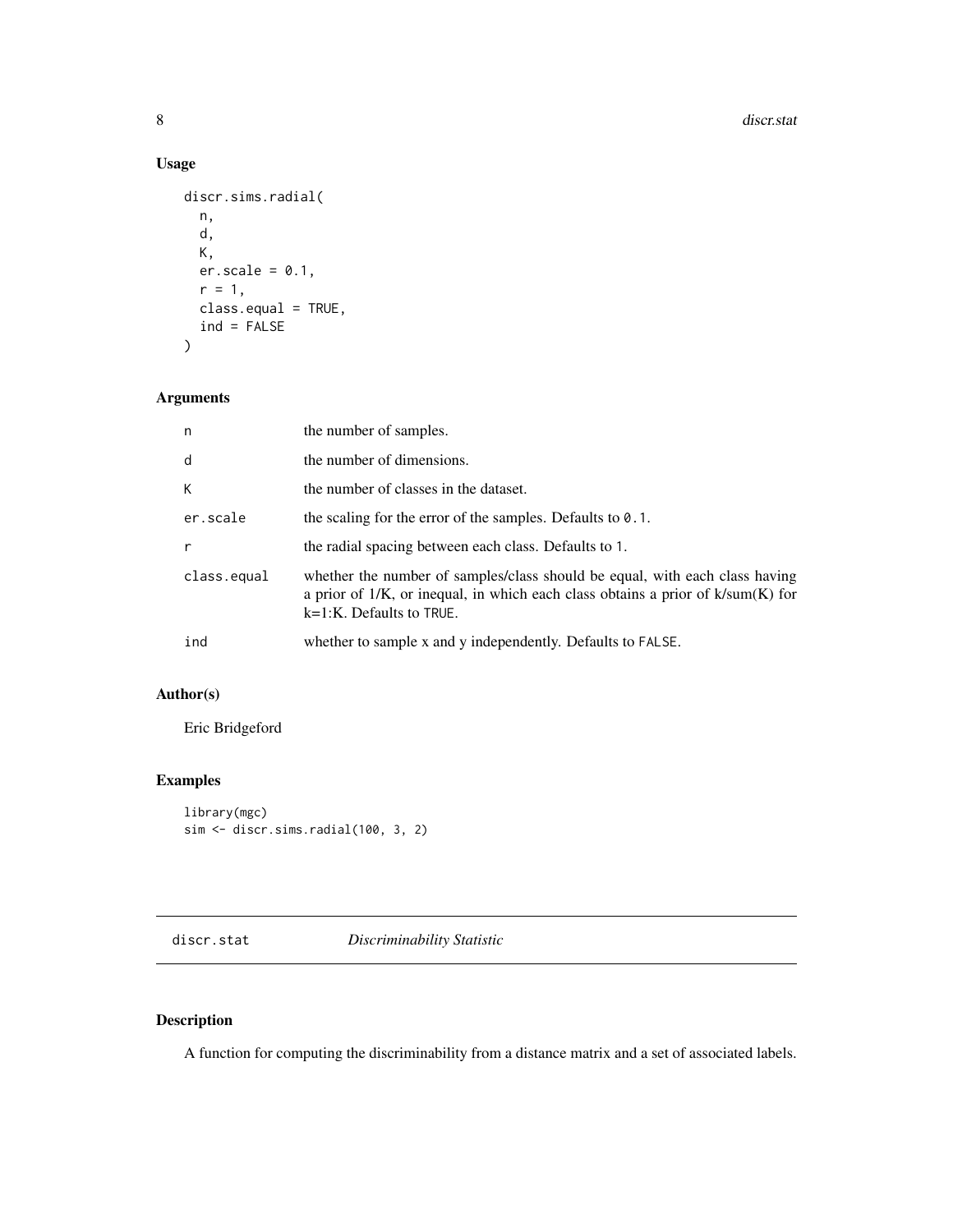#### <span id="page-8-0"></span>discr.stat 9

# Usage

```
discr.stat(
 X,
 Y,
 is.dist = FALSE,
 dist.xfm = mgc.distance,
 dist.params = list(method = "euclidean"),
 dist.return = NULL,
 remove.isolates = TRUE
)
```
# Arguments

| $\mathsf{X}$    | is interpreted as:                                                                                                                                                                                                                                                                                                               |
|-----------------|----------------------------------------------------------------------------------------------------------------------------------------------------------------------------------------------------------------------------------------------------------------------------------------------------------------------------------|
|                 | $a$ [n x d] data matrix X is a data matrix with n samples in d dimensions, if<br>flag is.dist=FALSE.                                                                                                                                                                                                                             |
|                 | $a$ [n x n] distance matrix $X$ is a distance matrix. Use flag is dist=TRUE.                                                                                                                                                                                                                                                     |
| Y               | [n] a vector containing the sample ids for our n samples.                                                                                                                                                                                                                                                                        |
| is.dist         | a boolean indicating whether your X input is a distance matrix or not. Defaults<br>to FALSE.                                                                                                                                                                                                                                     |
| dist.xfm        | if is $dist ==$ FALSE, a distance function to transform $X$ . If a distance function<br>is passed, it should accept an [n x d] matrix of n samples in d dimensions and<br>return a [n x n] distance matrix, which can be either the default output, an item<br>castable to a distance matrix, or . See mgc.distance for details. |
| dist.params     | a list of trailing arguments to pass to the distance function specified in dist. xfm.<br>Defaults to list(method='euclidean').                                                                                                                                                                                                   |
| dist.return     | the return argument for the specified dist. xfm containing the distance matrix.<br>Defaults to FALSE.                                                                                                                                                                                                                            |
|                 | is.null(dist.return) use the return argument directly from dist.xfm as the<br>distance matrix. Should be an object castable to a [n x n] matrix. You can<br>verify whether this is the case by looking at as . matrix (do. call(dist. xfm, list(X, <trailing_ar< td=""></trailing_ar<>                                           |
|                 | is.character(dist.return)   is.integer(dist.return) use dist.xfm[[dist.return]]<br>as the distance matrix. Should be a [n x n] matrix.                                                                                                                                                                                           |
| remove.isolates |                                                                                                                                                                                                                                                                                                                                  |
|                 | remove isolated samples from the dataset. Isolated samples are samples with<br>only one instance of their class appearing in the Y vector. Defaults to TRUE.                                                                                                                                                                     |

# Value

A list containing the following:

| discr | the discriminability statistic. |
|-------|---------------------------------|
| rdf   | the rdfs for each sample.       |

# Details

For more details see the help vignette: vignette("discriminability",package = "mgc")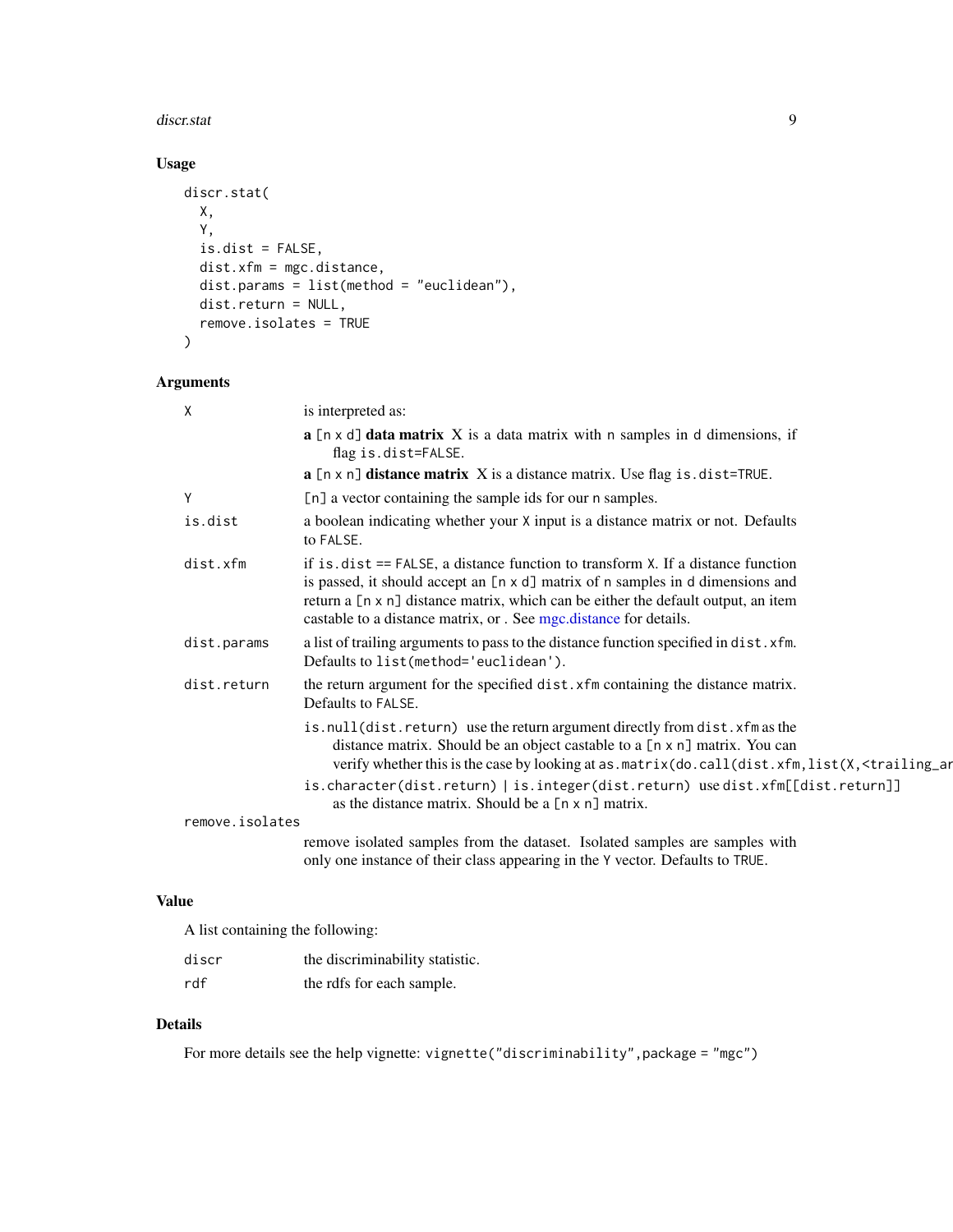#### <span id="page-9-0"></span>Author(s)

Eric Bridgeford

#### References

Eric W. Bridgeford, et al. "Optimal Decisions for Reference Pipelines and Datasets: Applications in Connectomics." Bioarxiv (2019).

# Examples

```
sim <- discr.sims.linear(100, 10, K=2)
X \le -\sin \$X; Y \le -\sin \$Ydiscr.stat(X, Y)$discr
```
discr.test.one\_sample *Discriminability One Sample Permutation Test*

#### Description

A function that performs a one-sample test for whether the discriminability differs from random chance.

#### Usage

```
discr.test.one_sample(
 X,
 Y,
  is.dist = FALSE,
 dist.xfm = mgc.distance,
 dist.params = list(method = "euclidean"),
 dist.return = NULL,
  remove.isolates = TRUE,
  nperm = 500,
 no_cores = 1
)
```

| X       | is interpreted as:                                                                                                      |
|---------|-------------------------------------------------------------------------------------------------------------------------|
|         | <b>a</b> $[n \times d]$ <b>data matrix</b> X is a data matrix with n samples in d dimensions, if<br>flag is.dist=FALSE. |
|         | $\bf{a}$ [n x n] <b>distance matrix</b> X is a distance matrix. Use flag is dist=TRUE.                                  |
| γ       | [n] a vector containing the sample ids for our n samples.                                                               |
| is.dist | a boolean indicating whether your X input is a distance matrix or not. Defaults<br>to FALSE.                            |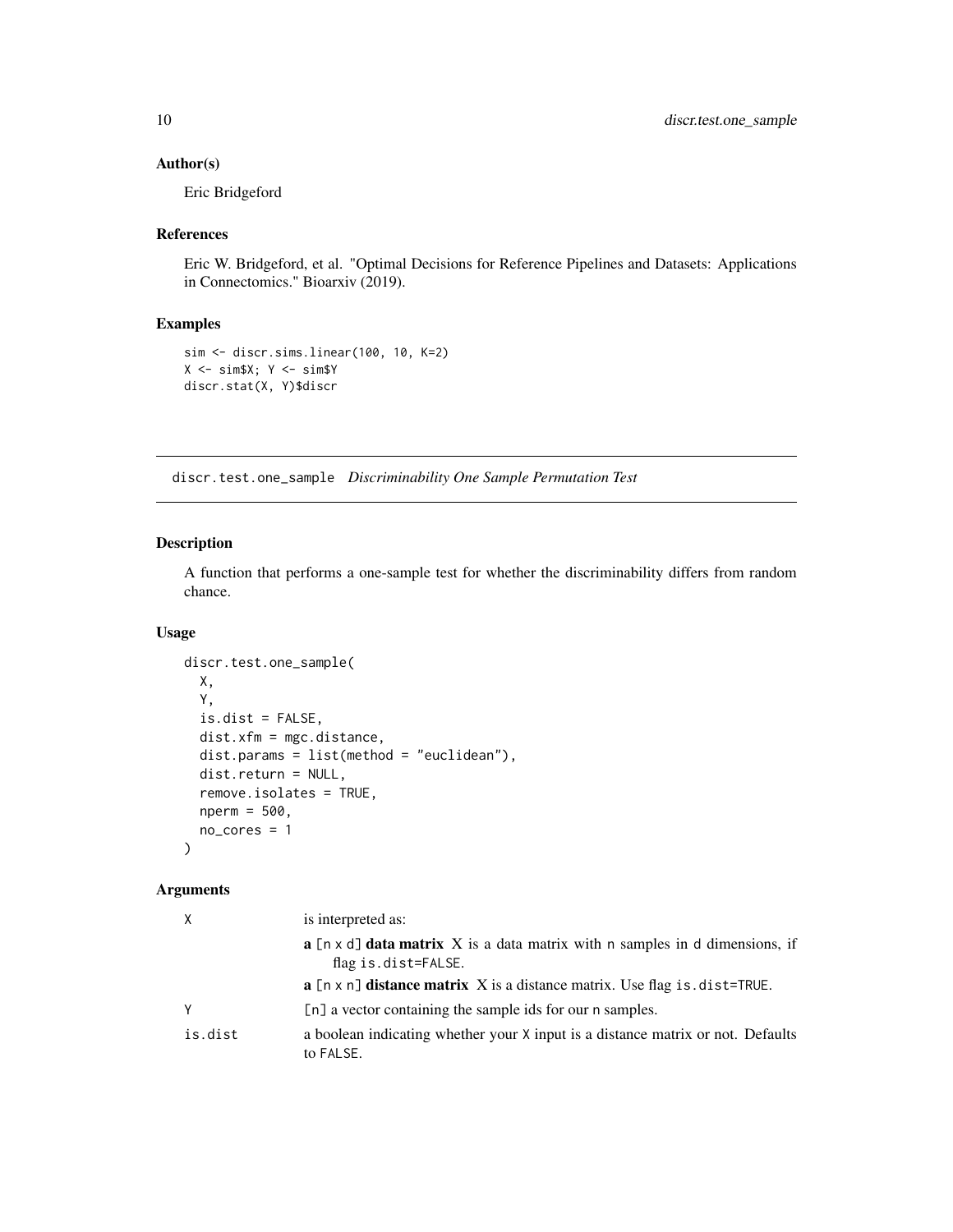<span id="page-10-0"></span>

| dist.xfm        | if is $dist ==$ FALSE, a distance function to transform $X$ . If a distance function<br>is passed, it should accept an $[n \times d]$ matrix of n samples in d dimensions and<br>return a [n x n] distance matrix as the \$D return argument. See mgc.distance for<br>details. |
|-----------------|--------------------------------------------------------------------------------------------------------------------------------------------------------------------------------------------------------------------------------------------------------------------------------|
| dist.params     | a list of trailing arguments to pass to the distance function specified in dist. xfm.<br>Defaults to list(method='euclidean').                                                                                                                                                 |
| dist.return     | the return argument for the specified dist. xfm containing the distance matrix.<br>Defaults to FALSE.                                                                                                                                                                          |
|                 | is.null(dist.return) use the return argument directly from dist.xfm as the<br>distance matrix. Should be a [n x n] matrix.                                                                                                                                                     |
|                 | is.character(dist.return)   is.integer(dist.return) use dist.xfm[[dist.return]]<br>as the distance matrix. Should be a $[n \times n]$ matrix.                                                                                                                                  |
| remove.isolates |                                                                                                                                                                                                                                                                                |
|                 | remove isolated samples from the dataset. Isolated samples are samples with<br>only one instance of their class appearing in the Y vector. Defaults to TRUE.                                                                                                                   |
| nperm           | the number of permutations to perform. Defaults to 500.                                                                                                                                                                                                                        |
| no_cores        | the number of cores to use for permutation test. Defaults to 1.                                                                                                                                                                                                                |
|                 |                                                                                                                                                                                                                                                                                |

#### Value

A list containing the following:

| stat    | the discriminability of the data.                                     |
|---------|-----------------------------------------------------------------------|
| null    | the discriminability scores under the null, computed via permutation. |
| p.value | the poulue associated with the permutation test.                      |

#### Details

Performs a test of whether an observed discriminability is significantly different from chance, as described in Bridgeford et al. (2019). With  $\hat{D}_X$  the sample discriminability of X:

$$
H_0: D_X = D_0
$$

and:

 $H_A: D_X > D_0$ 

where  $D_0$  is the discriminability that would be observed by random chance.

#### Author(s)

Eric Bridgeford

#### References

Eric W. Bridgeford, et al. "Optimal Decisions for Reference Pipelines and Datasets: Applications in Connectomics." Bioarxiv (2019).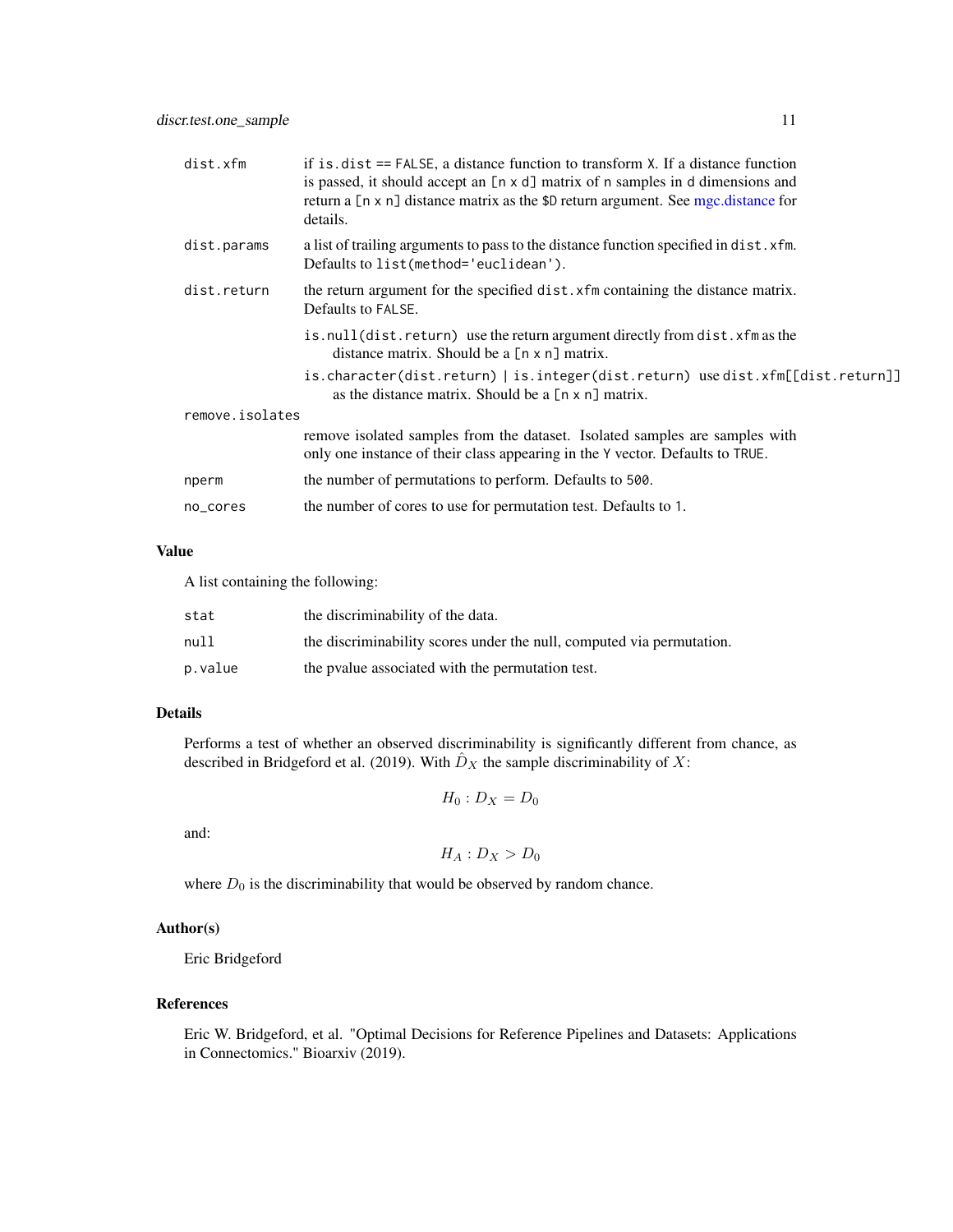#### Examples

```
## Not run:
require(mgc)
n = 100; d=5# simulation with a large difference between the classes
# meaning they are more discriminable
sim <- discr.sims.linear(n=n, d=d, K=2, signal.lshift=10)
X \le -\sin \$X; Y \le -\sin \$Y# p-value is small
discr.test.one_sample(X, Y)$p.value
## End(Not run)
```
discr.test.two\_sample *Discriminability Two Sample Permutation Test*

# Description

A function that takes two sets of paired data and tests of whether or not the data is more, less, or non-equally discriminable between the set of paired data.

# Usage

```
discr.test.two_sample(
 X1,
  X2,
  Y,
  dist.xfm = mgc.distance,
  dist.params = list(method = "euclidian"),
  dist.return = NULL,
  remove.isolates = TRUE,
  nperm = 500,
  no\_cores = 1,alt = "greater"
)
```

| X1 | is interpreted as a $[n \times d]$ data matrix with n samples in d dimensions. Should<br>NOT be a distance matrix.                                       |
|----|----------------------------------------------------------------------------------------------------------------------------------------------------------|
| X2 | is interpreted as a $[n \times d]$ data matrix with n samples in d dimensions. Should<br>NOT be a distance matrix.                                       |
|    | [n] a vector containing the sample ids for our n samples. Should be matched<br>such that $Y[i]$ is the corresponding label for $X1[i, ]$ and $X2[i, ]$ . |

<span id="page-11-0"></span>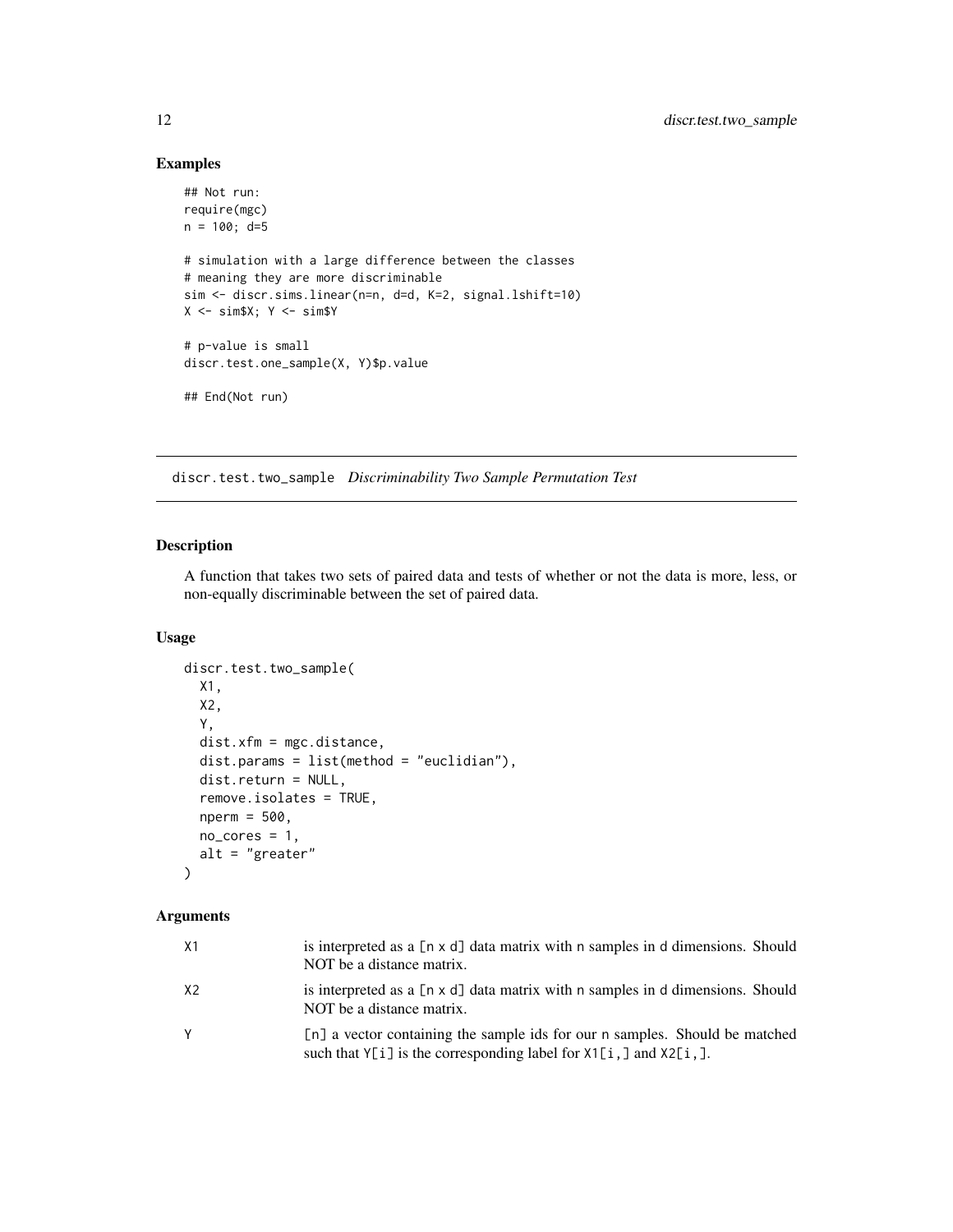<span id="page-12-0"></span>

| dist.xfm        | if is $dist ==$ FALSE, a distance function to transform $X$ . If a distance function<br>is passed, it should accept an $[n \times d]$ matrix of n samples in d dimensions and<br>return a [n x n] distance matrix as the \$D return argument. See mgc.distance for<br>details. |  |
|-----------------|--------------------------------------------------------------------------------------------------------------------------------------------------------------------------------------------------------------------------------------------------------------------------------|--|
| dist.params     | a list of trailing arguments to pass to the distance function specified in dist. xfm.<br>Defaults to list(method='euclidean').                                                                                                                                                 |  |
| dist.return     | the return argument for the specified dist. xfm containing the distance matrix.<br>Defaults to FALSE.                                                                                                                                                                          |  |
|                 | is.null(dist.return) use the return argument directly from dist.xfm as the<br>distance matrix. Should be a [n x n] matrix.                                                                                                                                                     |  |
|                 | is.character(dist.return)   is.integer(dist.return) use dist.xfm[[dist.return]]<br>as the distance matrix. Should be a $[n \times n]$ matrix.                                                                                                                                  |  |
| remove.isolates |                                                                                                                                                                                                                                                                                |  |
|                 | remove isolated samples from the dataset. Isolated samples are samples with<br>only one instance of their class appearing in the Y vector. Defaults to TRUE.                                                                                                                   |  |
| nperm           | the number of permutations for permutation test. Defualts to 500.                                                                                                                                                                                                              |  |
| no_cores        | the number of cores to use for the permutations. Defaults to 1.                                                                                                                                                                                                                |  |
| alt             | the alternative hypothesis. Can be that first dataset is more discriminable ( $alt =$<br>'greater'), less discriminable (alt = 'less'), or just non-equal (alt = 'neq').<br>Defaults to "greater".                                                                             |  |

# Value

A list containing the following:

| stat    | the observed test statistic. the test statistic is the difference in discriminability<br>of $X1$ vs $X2$ . |
|---------|------------------------------------------------------------------------------------------------------------|
| discr   | the discriminabilities for each of the two data sets, as a list.                                           |
| null    | the null distribution of the test statistic, computed via permutation.                                     |
| p.value | The p-value associated with the test.                                                                      |
| alt     | The alternative hypothesis for the test.                                                                   |

#### Details

A function that performs a two-sample test for whether the discriminability is different for that of one dataset vs another, as described in Bridgeford et al. (2019). With  $\hat{D}_{X_1}$  the sample discriminability of one approach, and  $\hat{D}_{X_2}$  the sample discriminability of another approach:

$$
H_0: D_{X_1} = D_{X_2}
$$

and:

$$
H_A: D_{X_1} > D_{X_2}
$$

. Also implemented are tests of  $<$  and  $\neq$ .

# Author(s)

Eric Bridgeford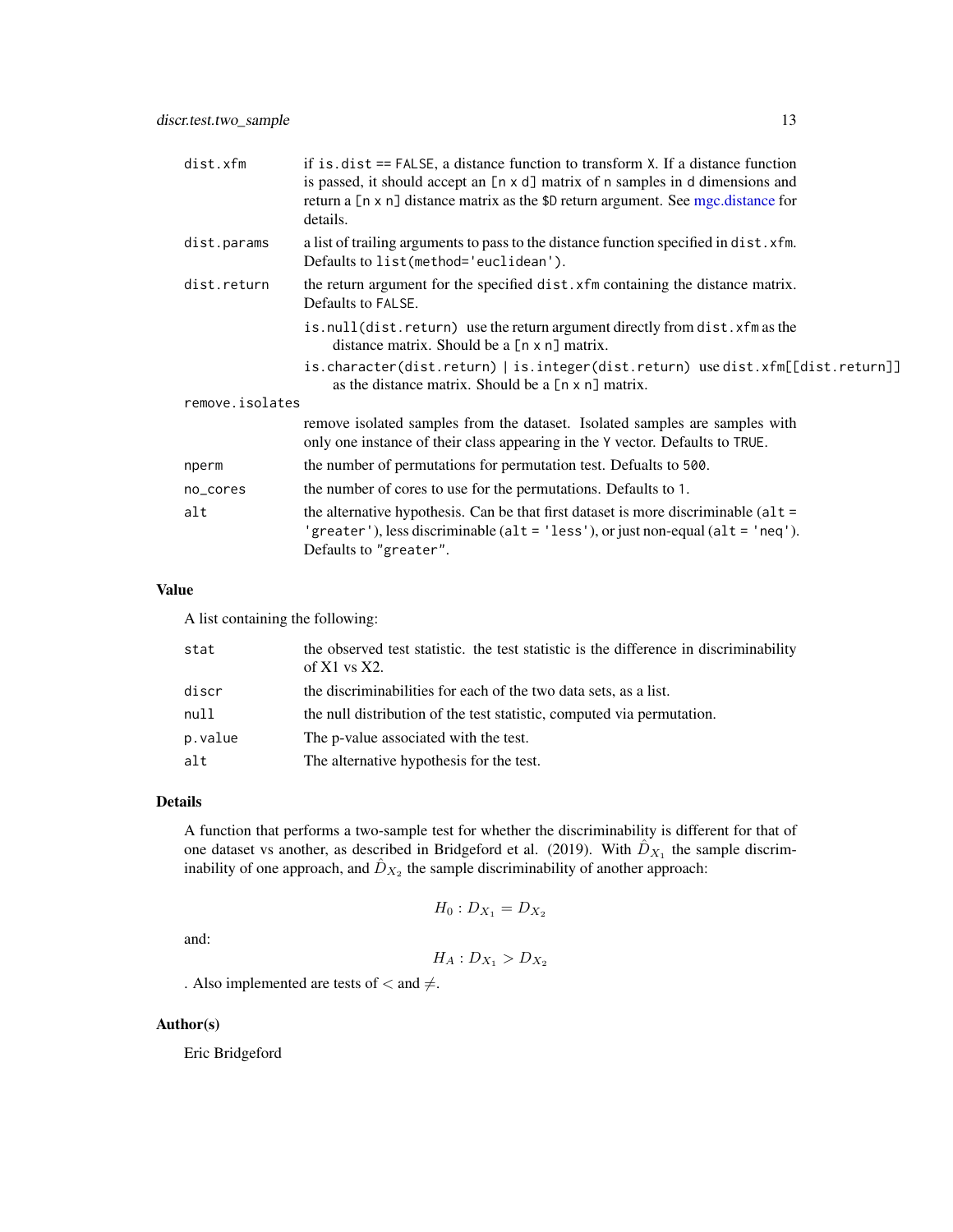#### References

Eric W. Bridgeford, et al. "Optimal Decisions for Reference Pipelines and Datasets: Applications in Connectomics." Bioarxiv (2019).

#### Examples

```
## Not run:
require(mgc)
require(MASS)
n = 100; d=5# generate two subjects truths; true difference btwn
# subject 1 (column 1) and subject 2 (column 2)
mus \leftarrow cbind(c(\emptyset, \emptyset), c(1, 1))Sigma \le diag(2) # dimensions are independent
# first dataset X1 contains less noise than X2
X1 <- do.call(rbind, lapply(1:dim(mus)[2],
  function(k) {mvrnorm(n=50, mus[,k], 0.5*Sigma)}))
X2 <- do.call(rbind, lapply(1:dim(mus)[2],
  function(k) {mvrnorm(n=50, mus[,k], 2*Sigma)}))
Y <- do.call(c, lapply(1:2, function(i) rep(i, 50)))
# X1 should be more discriminable, as less noise
discr.test.two_sample(X1, X2, Y, alt="greater")$p.value # p-value is small
## End(Not run)
```
mgc.dist.xfm *MGC Distance Transform*

#### Description

Transform the distance matrices, with column-wise ranking if needed.

# Usage

```
mgc.dist.xfm(X, Y, option = "mgc", optionRk = TRUE)
```

| X.     | $[nxn]$ is a distance matrix                                                         |
|--------|--------------------------------------------------------------------------------------|
| Y      | [nxn] is a second distance matrix                                                    |
| option | is a string that specifies which global correlation to build up-on. Defaults to mgc. |
|        | 'mgc' use the MGC global correlation.                                                |
|        | 'dcor' use the dcor global correlation.                                              |

<span id="page-13-0"></span>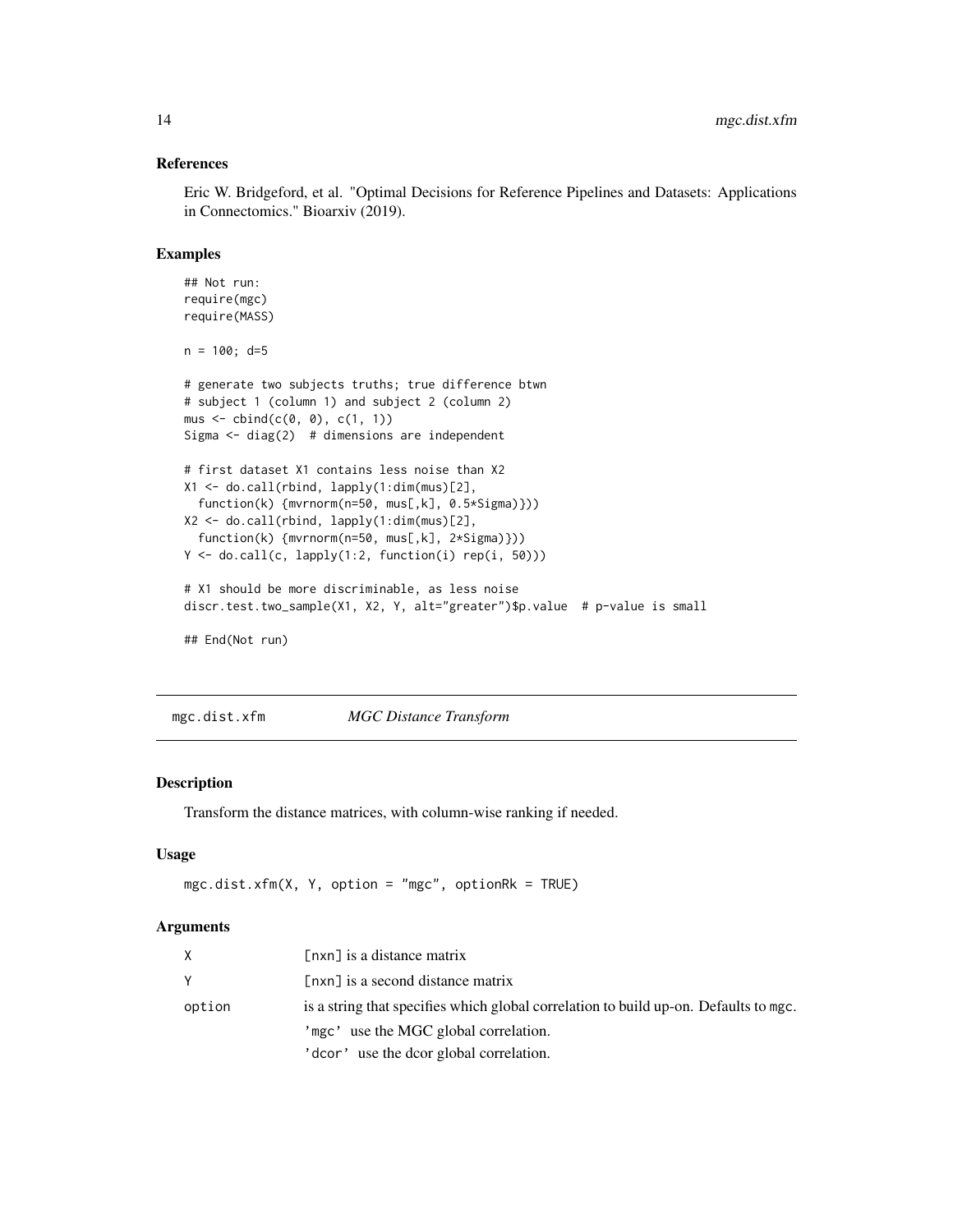# <span id="page-14-0"></span>mgc.distance 15

|          | 'mantel' use the mantel global correlation.                                                                                                                                                     |
|----------|-------------------------------------------------------------------------------------------------------------------------------------------------------------------------------------------------|
|          | 'rank' use the rank global correlation.                                                                                                                                                         |
| optionRk | is a string that specifies whether ranking within column is computed or not. If<br>option='rank', ranking will be performed regardless of the value specified by<br>optionRk. Defaults to TRUE. |

# Value

A list containing the following:

|           | $\lceil n \times n \rceil$ the centered distance matrix for X. |
|-----------|----------------------------------------------------------------|
| R         | [nxn] the centered distance matrix for Y.                      |
| <b>RX</b> | $[nxn]$ the column-rank matrices of X.                         |
| RY        | [nxn] the column-rank matrices of Y.                           |

# Author(s)

C. Shen

# Examples

library(mgc)

```
n=200; d=2
data <- mgc.sims.linear(n, d)
Dx <- as.matrix(dist(data$X), nrow=n); Dy <- as.matrix(dist(data$Y), nrow=n)
dt <- mgc.dist.xfm(Dx, Dy)
```
<span id="page-14-1"></span>mgc.distance *Distance*

# Description

A function that returns a distance matrix given a collection of observations.

# Usage

```
mgc.distance(X, method = "euclidean")
```

|        | [n x d] a data matrix for d samples of d variables.                                                                                                                               |
|--------|-----------------------------------------------------------------------------------------------------------------------------------------------------------------------------------|
| method | the method for computing distances. Defaults to 'euclidean'. See dist for<br>details. Also includes a "ohe" option, which one-hot-encodes the matrix when<br>computing distances. |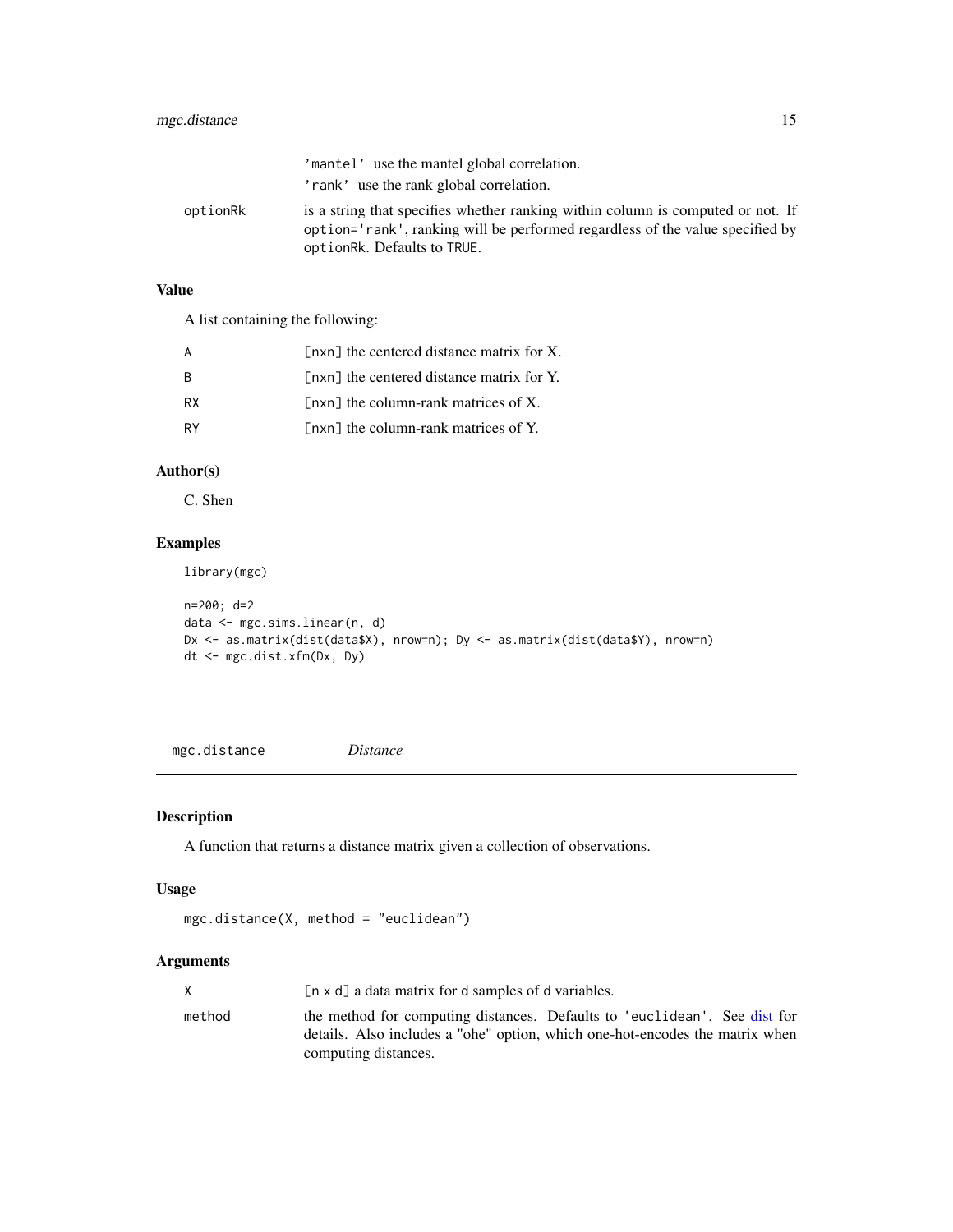# <span id="page-15-0"></span>Value

a [n x n] distance matrix indicating the pairwise distances between all samples passed in.

# Author(s)

Eric Bridgeford

mgc.ksample *MGC K Sample Testing*

# Description

MGC K Sample Testing provides a wrapper for MGC Sample testing under the constraint that the Ys here are categorical labels with K possible sample ids. This function uses a 0-1 loss for the Ys (one-hot-encoding)).

# Usage

mgc.ksample(X, Y, mgc.opts = list(), ...)

#### Arguments

|          | is interpreted as:                                                                                                                                                                  |
|----------|-------------------------------------------------------------------------------------------------------------------------------------------------------------------------------------|
|          | $\bf{a}$ [n x d] <b>data matrix</b> X is a data matrix with n samples in d dimensions, if<br>flag is.dist.X=FALSE.                                                                  |
|          | $\bf{a}$ [n x n] <b>distance matrix</b> X is a distance matrix. Use flag is dist. X=TRUE.                                                                                           |
| v        | $[n]$ the labels of the samples with K unique labels.                                                                                                                               |
| mgc.opts | Arguments to pass to MGC, as a named list. See mgc. test for details. Do not<br>pass arguments for is.dist.Y,dist.xfm.Y,dist.params.Y,nordist.return.Y,<br>as they will be ignored. |
| .        | trailing args.                                                                                                                                                                      |

#### Value

A list containing the following:

| p.value      | P-value of MGC                                           |
|--------------|----------------------------------------------------------|
| stat         | is the sample MGC statistic within $[-1, 1]$             |
| pLocalCorr   | P-value of the local correlations by double matrix index |
| localCorr    | the local correlations                                   |
| optimalScale | the optimal scale identified by MGC                      |

# Author(s)

Eric Bridgeford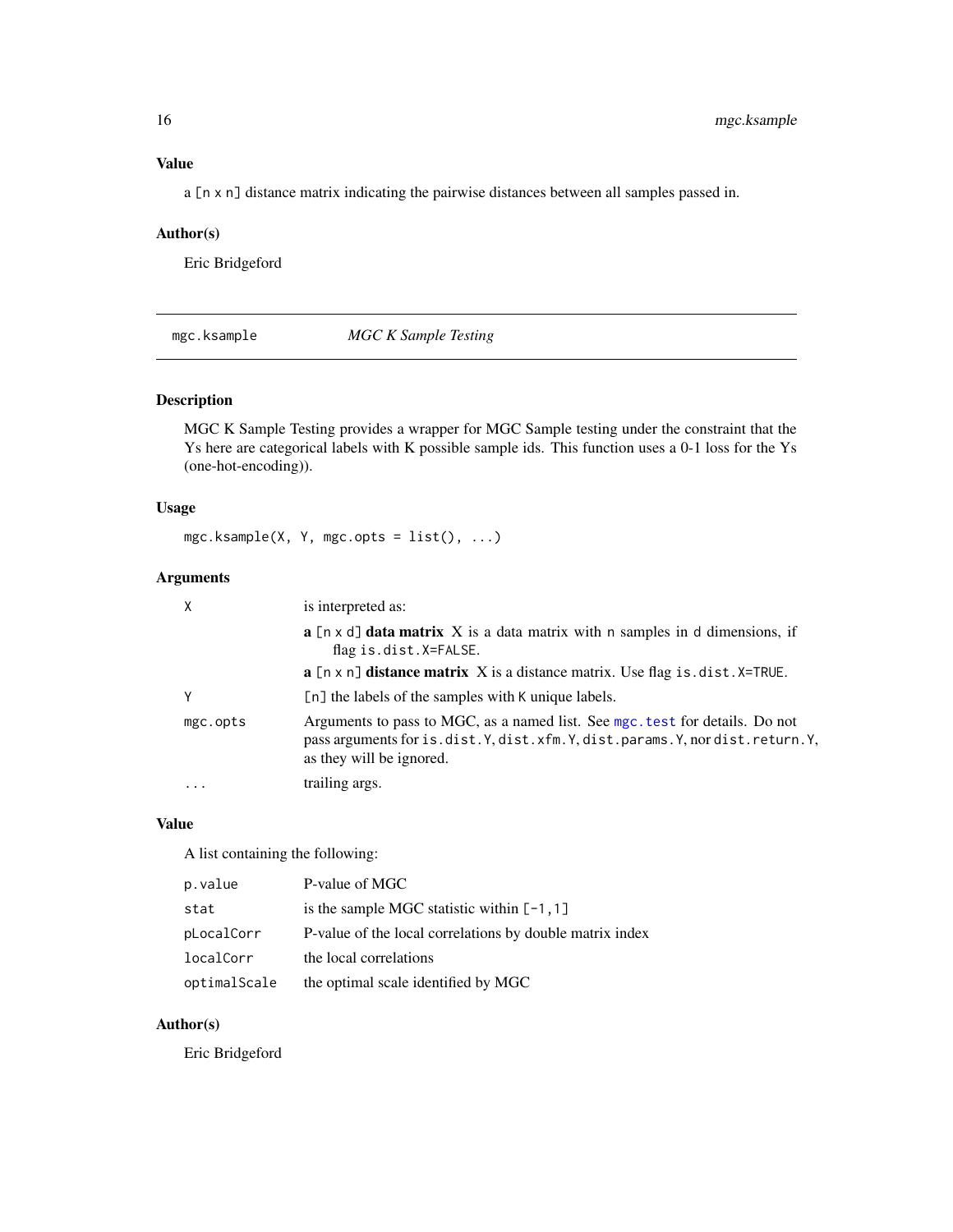# <span id="page-16-0"></span>mgc.localcorr 17

#### References

Youjin Lee, et al. "Network Dependence Testing via Diffusion Maps and Distance-Based Correlations." ArXiv (2019).

#### Examples

```
## Not run:
library(mgc)
library(MASS)
n = 100; d = 2# simulate 100 samples, where first 50 have mean [0,0] and second 50 have mean [1,1]
Y <- c(replicate(n/2, 0), replicate(n/2, 1))
X <- do.call(rbind, lapply(Y, function(y) {
    return(rnorm(d) + y)
}))
# p value is small
mgc.ksample(X, Y, mgc.opts=list(nperm=100))$p.value
## End(Not run)
```
mgc.localcorr *MGC Local Correlations*

# Description

Compute all local correlation coefficients in O(n^2 log n)

#### Usage

```
mgc.localcorr(
 X,
 Y,
 is.dist.X = FALSE,dist.xfm.X = mgc.distance,dist.params.X = list(method = "euclidean"),dist.return.X = NULL,
  is.dist.Y = FALSE,
 dist.xfm.Y = mgc.distance,
 dist.params.Y = list(method = "euclidean"),dist.return.Y = NULL,
 option = "mgc"
)
```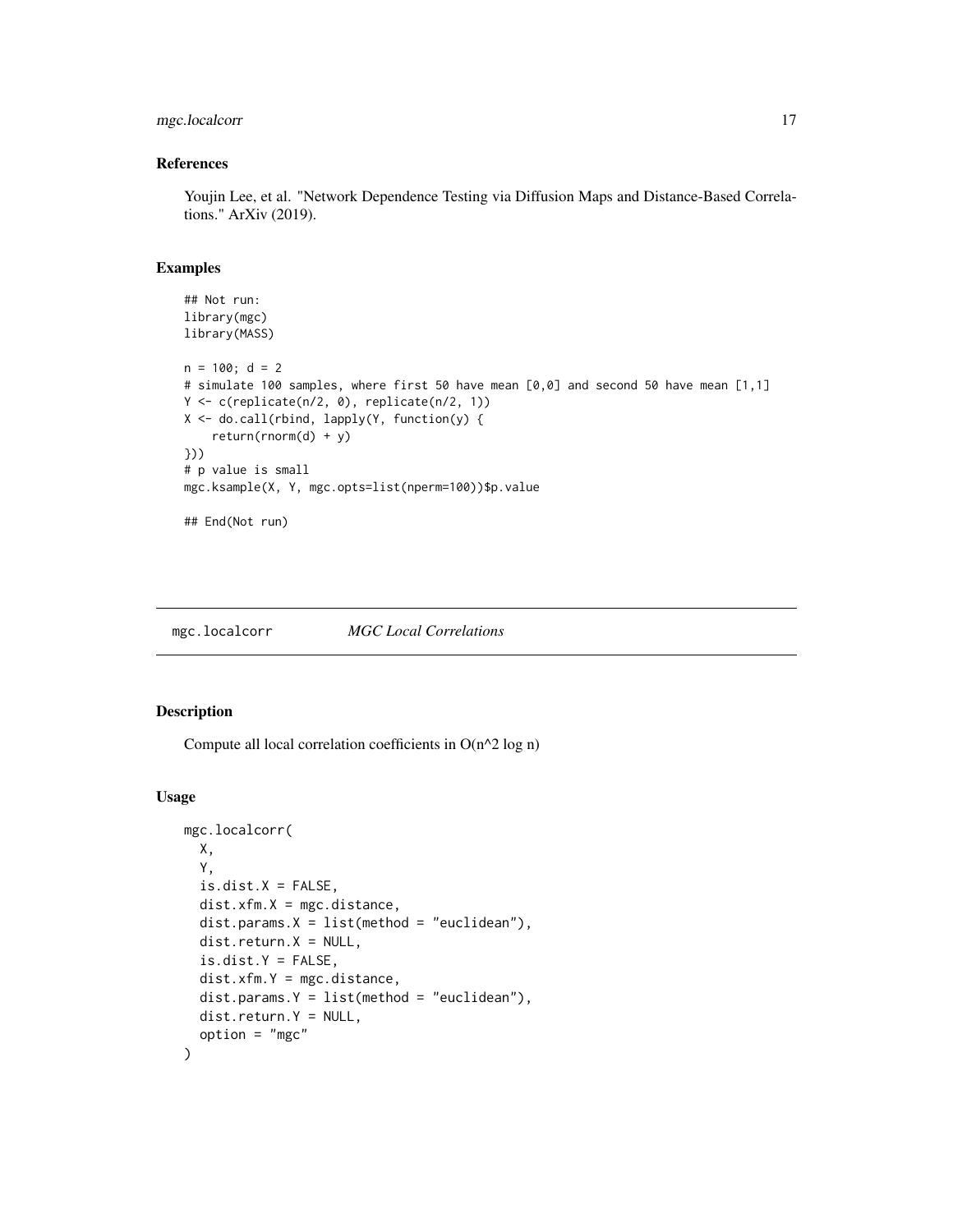<span id="page-17-0"></span>

| Χ             | is interpreted as:                                                                                                                                |
|---------------|---------------------------------------------------------------------------------------------------------------------------------------------------|
|               | $a$ [n x d] data matrix X is a data matrix with n samples in d dimensions, if<br>flag is.dist.X=FALSE.                                            |
|               | $a$ [n x n] distance matrix $X$ is a distance matrix. Use flag is . dist. X=TRUE.                                                                 |
| Y             | is interpreted as:                                                                                                                                |
|               | a [n x d] data matrix Y is a data matrix with n samples in d dimensions, if<br>flag is.dist.Y=FALSE.                                              |
|               | $a$ [n x n] distance matrix Y is a distance matrix. Use flag is . dist. Y=TRUE.                                                                   |
| is.dist.X     | a boolean indicating whether your X input is a distance matrix or not. Defaults<br>to FALSE.                                                      |
| dist.xfm.X    | if is $dist ==$ FALSE, a distance function to transform $X$ . If a distance function                                                              |
|               | is passed, it should accept an [n x d] matrix of n samples in d dimensions and                                                                    |
|               | return a [n x n] distance matrix as the \$D return argument. See mgc.distance for<br>details.                                                     |
| dist.params.X | a list of trailing arguments to pass to the distance function specified in dist. xfm.X.                                                           |
|               | Defaults to list(method='euclidean').                                                                                                             |
| dist.return.X | the return argument for the specified dist. xfm. X containing the distance matrix.<br>Defaults to FALSE.                                          |
|               | is.null(dist.return) use the return argument directly from dist.xfm as the<br>distance matrix. Should be a [n x n] matrix.                        |
|               | is.character(dist.return)   is.integer(dist.return) usedist.xfm.X[[dist.return]]<br>as the distance matrix. Should be a [n x n] matrix.           |
| is.dist.Y     | a boolean indicating whether your Y input is a distance matrix or not. Defaults<br>to FALSE.                                                      |
| dist.xfm.Y    | if is.dist == FALSE, a distance function to transform Y. If a distance function                                                                   |
|               | is passed, it should accept an [n x d] matrix of n samples in d dimensions and                                                                    |
|               | return a [n x n] distance matrix as the dist.return.Y return argument. See<br>mgc.distance for details.                                           |
| dist.params.Y | a list of trailing arguments to pass to the distance function specified in dist. xfm.Y.                                                           |
|               | Defaults to list(method='euclidean').                                                                                                             |
| dist.return.Y | the return argument for the specified dist. xfm. Y containing the distance matrix.<br>Defaults to FALSE.                                          |
|               | is.null(dist.return) use the return argument directly from dist.xfm.Y(Y)<br>as the distance matrix. Should be a [n x n] matrix.                   |
|               | is.character(dist.return)   is.integer(dist.return) usedist.xfm.Y(Y)[[dist.return]]<br>as the distance matrix. Should be a $[n \times n]$ matrix. |
| option        | is a string that specifies which global correlation to build up-on. Defaults to<br>'mgc'.                                                         |
|               | 'mgc' use the MGC global correlation.                                                                                                             |
|               | 'dcor' use the dcor global correlation.                                                                                                           |
|               | 'mantel' use the mantel global correlation.                                                                                                       |
|               | 'rank' use the rank global correlation.                                                                                                           |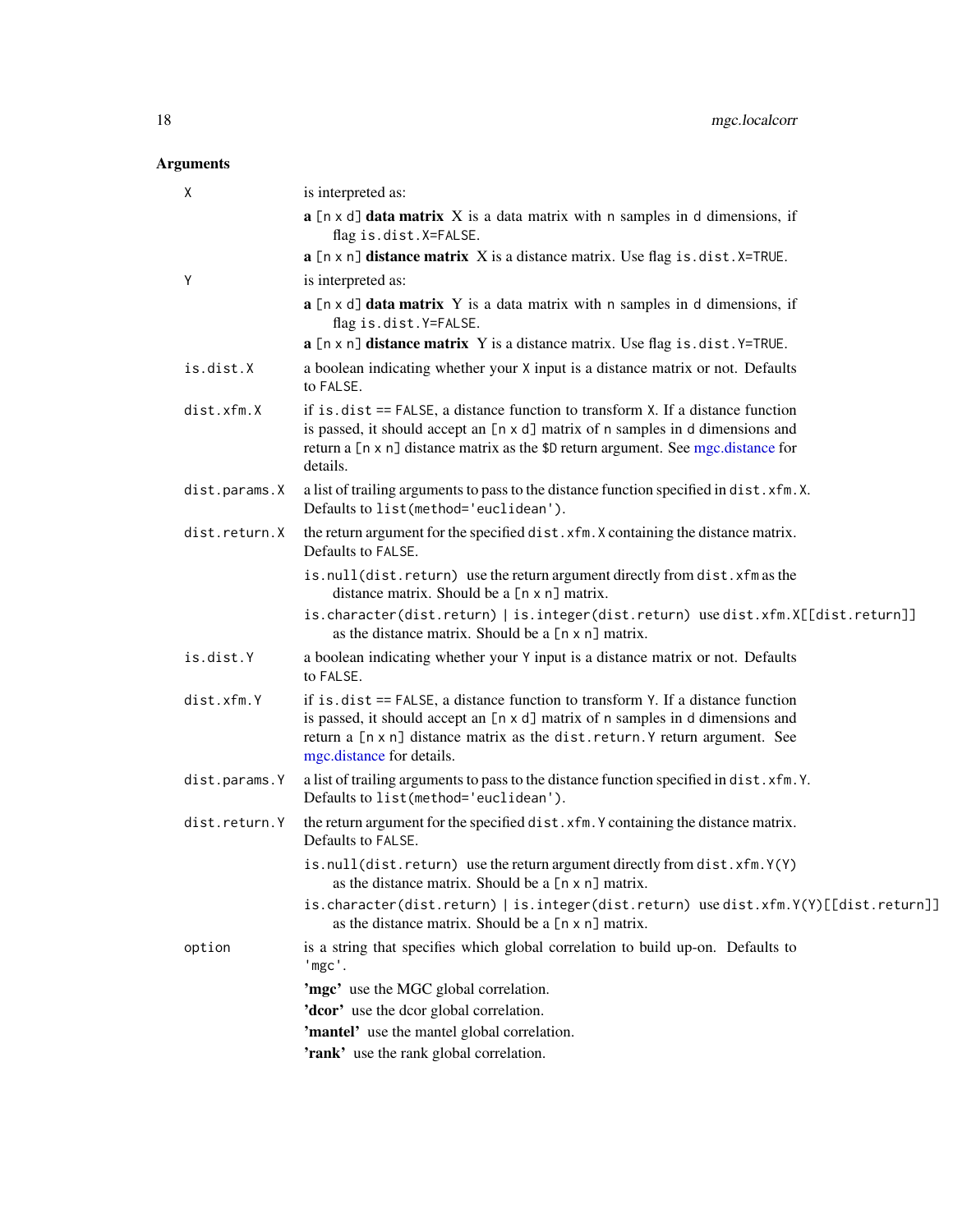# <span id="page-18-0"></span>Value

A list contains the following:

| corr | consists of all local correlations within $[-1,1]$ by double matrix index |
|------|---------------------------------------------------------------------------|
| varX | contains all local variances for X.                                       |
| varY | contains all local variances for X.                                       |

# Author(s)

C. Shen

# Examples

```
library(mgc)
n=200; d=2
data <- mgc.sims.linear(n, d)
lcor <- mgc.localcorr(data$X, data$Y)
```
mgc.localcorr.driver *Driver for MGC Local Correlations*

# Description

Driver for MGC Local Correlations

#### Usage

mgc.localcorr.driver(DX, DY, option = "mgc")

| DX.    | the first distance matrix.                                                                |
|--------|-------------------------------------------------------------------------------------------|
| DY     | the second distance matrix.                                                               |
| option | is a string that specifies which global correlation to build up-on. Defaults to<br>'mgc'. |
|        | 'mgc' use the MGC global correlation.                                                     |
|        | ' dcor' use the dcor global correlation.                                                  |
|        | 'mantel' use the mantel global correlation.                                               |
|        | 'rank' use the rank global correlation.                                                   |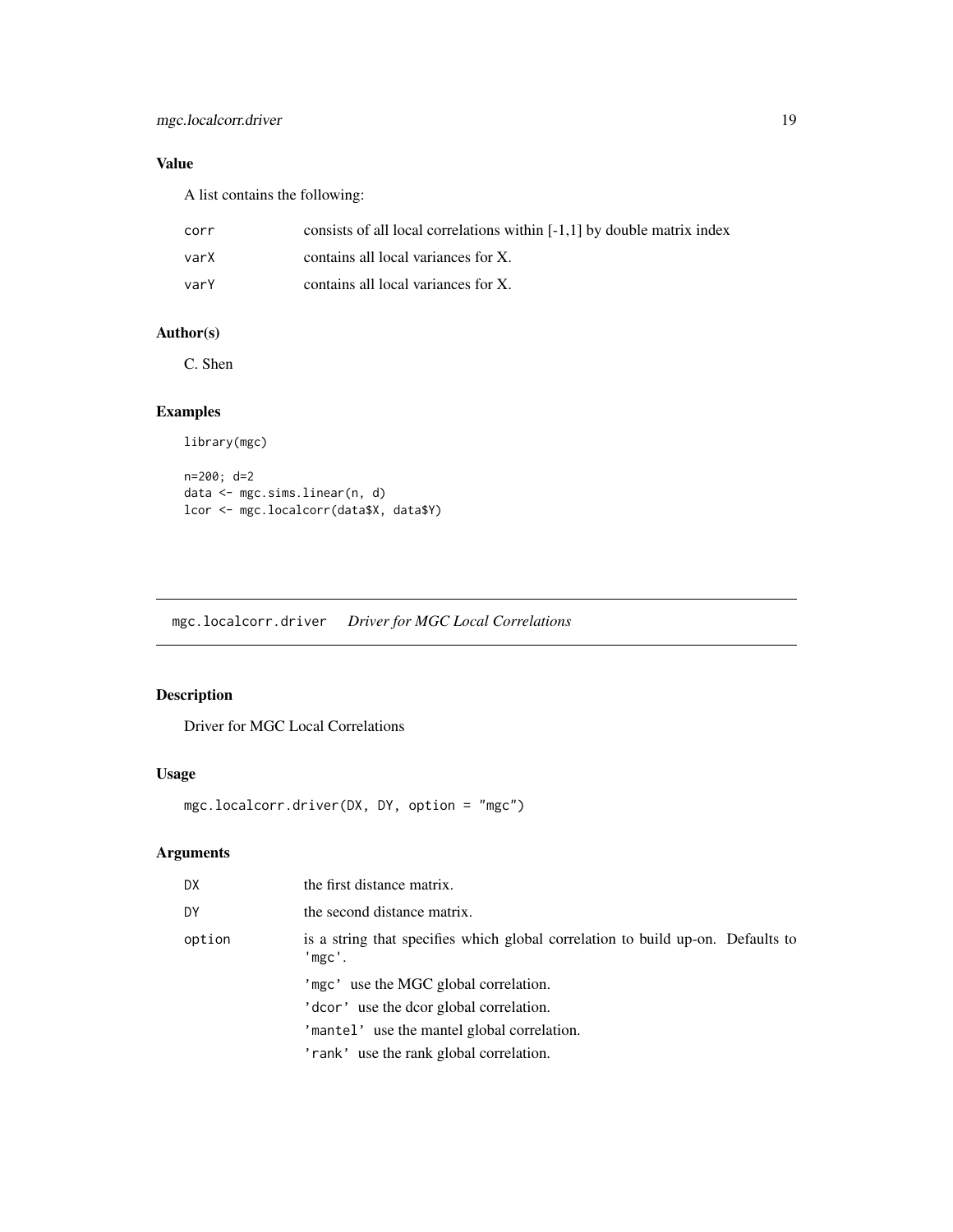# <span id="page-19-0"></span>Value

A list contains the following:

| corr | consists of all local correlations within $[-1,1]$ by double matrix index |
|------|---------------------------------------------------------------------------|
| varX | contains all local variances for X.                                       |
| varY | contains all local variances for X.                                       |

#### Author(s)

C. Shen

mgc.sims.2ball *Sample from Unit 2-Ball*

# Description

Sample from the 2-ball in d-dimensions.

# Usage

mgc.sims.2ball(n, d,  $r = 1$ , cov.scale = 0)

# Arguments

| n         | the number of samples.                                                                   |
|-----------|------------------------------------------------------------------------------------------|
| d.        | the number of dimensions.                                                                |
|           | the radius of the 2-ball. Defaults to 1.                                                 |
| cov.scale | if desired, sample from 2-ball with error sigma. Defaults to NaN, which has no<br>noise. |

# Value

the points sampled from the ball, as a  $[n,d]$  array.

# Author(s)

Eric Bridgeford

```
library(mgc)
# sample 100 points from 3-d 2-ball with radius 2
X <- mgc.sims.2ball(100, 3, 2)
```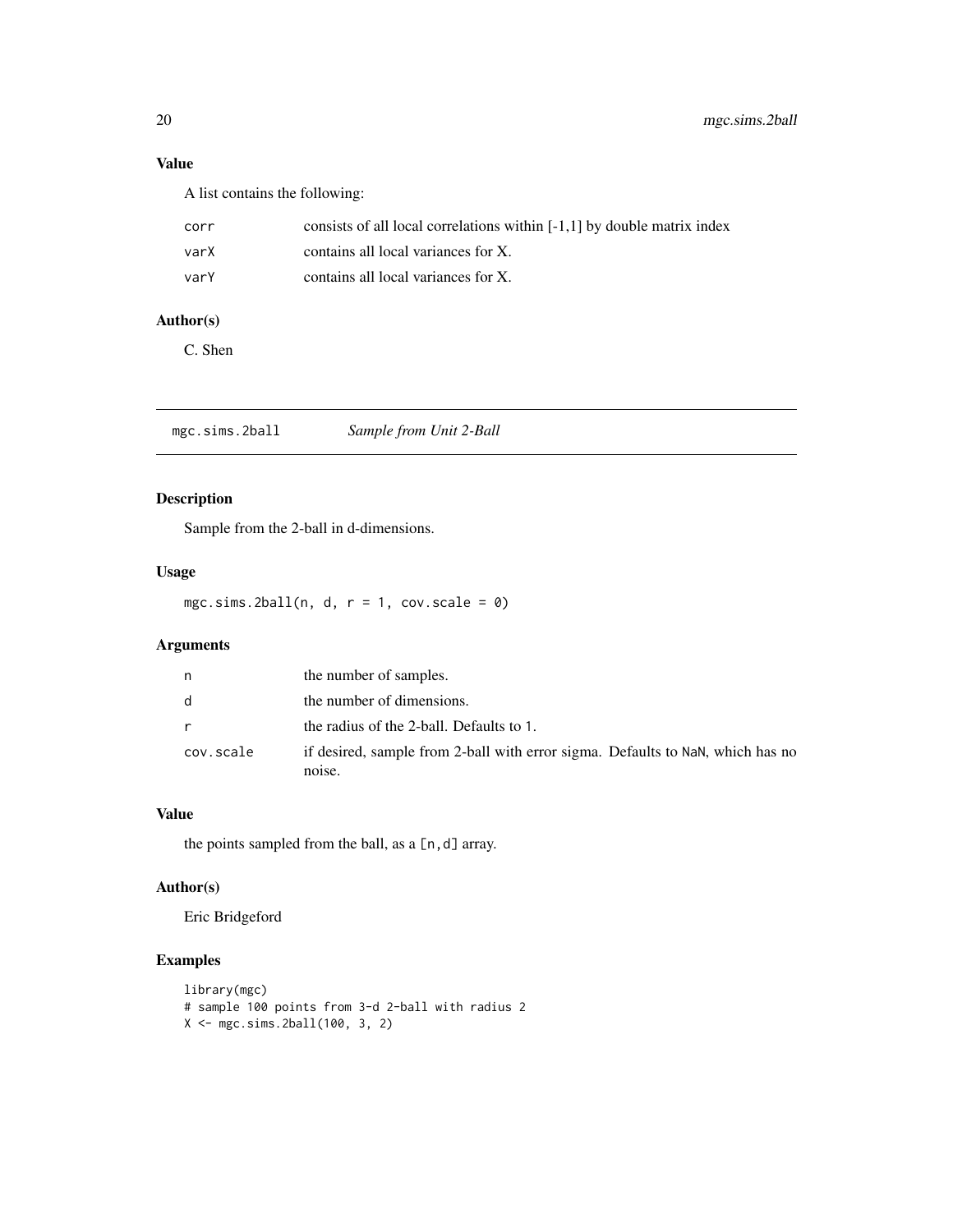# <span id="page-20-0"></span>Description

Sample from the 2-sphere in d-dimensions.

#### Usage

```
mgc.sims.2sphere(n, d, r, cov.scale = 0)
```
# Arguments

| n            | the number of samples.                                                                 |
|--------------|----------------------------------------------------------------------------------------|
| d            | the number of dimensions.                                                              |
| $\mathsf{r}$ | the radius of the 2-ball. Defaults to 1.                                               |
| cov.scale    | if desired, sample from 2-ball with error sigma. Defaults to 0, which has no<br>noise. |

# Value

the points sampled from the sphere, as a [n,d] array.

# Author(s)

Eric Bridgeford

# Examples

```
library(mgc)
# sample 100 points from 3-d 2-sphere with radius 2
X <- mgc.sims.2sphere(100, 3, 2)
```
mgc.sims.cubic *Cubic Simulation*

# Description

A function for Generating a cubic simulation.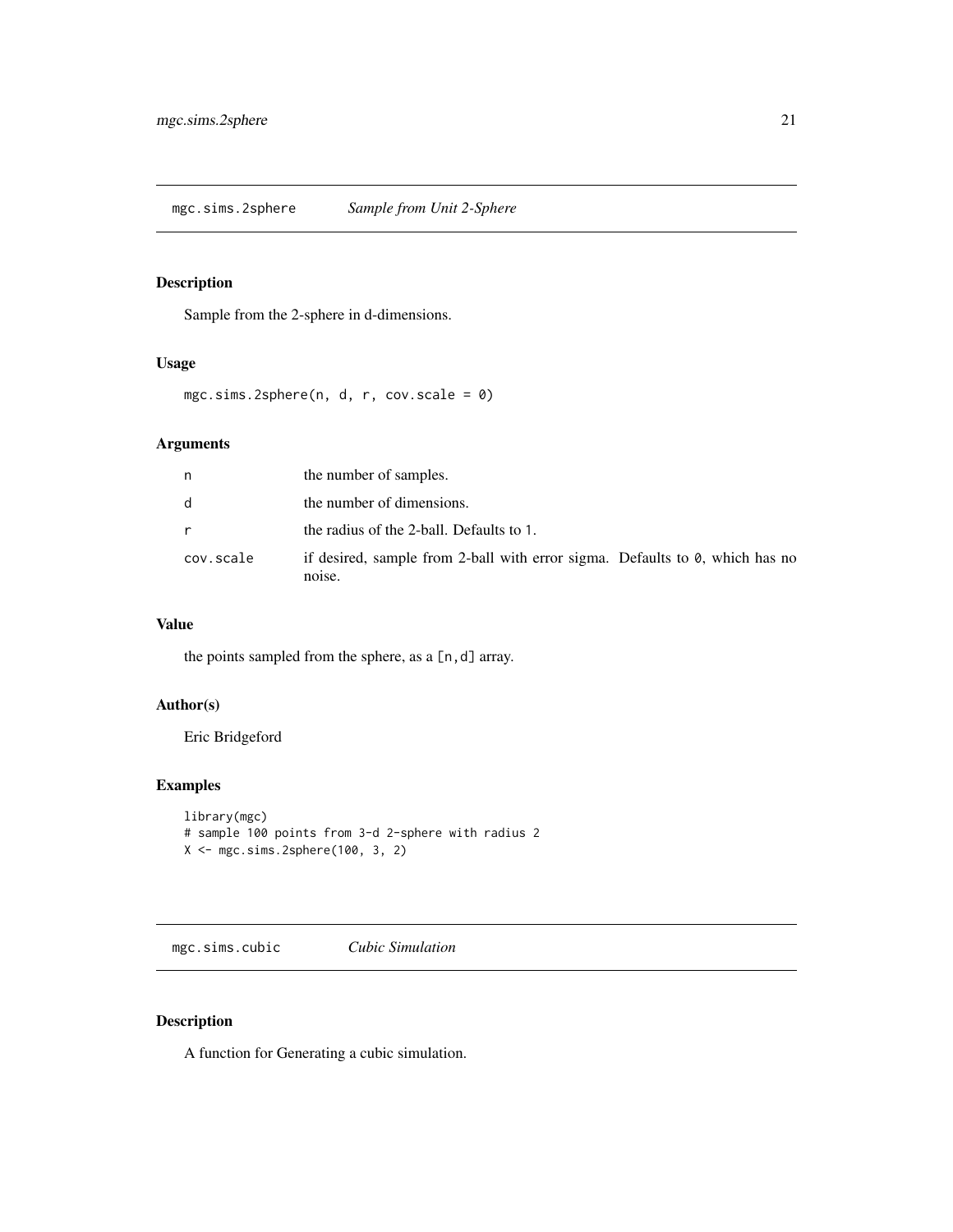# Usage

```
mgc.sims.cubic(
 n,
 d,
 eps = 80,
 ind = FALSE,
 a = -1,
 b = 1,c.\text{coef} = c(-12, 48, 128),s = 1/3)
```
# Arguments

| n      | the number of samples for the simulation.                                                                                                                                                                             |
|--------|-----------------------------------------------------------------------------------------------------------------------------------------------------------------------------------------------------------------------|
| d      | the number of dimensions for the simulation setting.                                                                                                                                                                  |
| eps    | the noise level for the simulation. Defaults to 80.                                                                                                                                                                   |
| ind    | whether to sample x and y independently. Defaults to FALSE.                                                                                                                                                           |
| a      | the lower limit for the range of the data matrix. Defaults to $-1$ .                                                                                                                                                  |
| b      | the upper limit for the range of the data matrix. Defaults to 1.                                                                                                                                                      |
| c.coef | the coefficients for the cubic function, where the first value is the first order<br>coefficient, the second value the quadratic coefficient, and the third the cubic<br>coefficient. Defaults to $c(-12, 48, 128)$ . |
| S      | the scaling for the center of the cubic. Defaults to 1/3.                                                                                                                                                             |

# Value

a list containing the following:

| $[n, d]$ the data matrix with n samples in d dimensions. |
|----------------------------------------------------------|
| [n] the response array.                                  |

# Details

Given:  $w_i = \frac{1}{i}$  is a weight-vector that scales with the dimensionality. Simulates *n* points from  $Linear(X, Y) \in \mathbf{R}^d \times \mathbf{R}$ , where:

$$
X \sim U(a, b)^d
$$

$$
Y = c_3 (w^T X - s)^3 + c_2 (w^T X - s)^2 + c_1 (w^T X - s) + \kappa \epsilon
$$

and  $\kappa = 1$  if  $d = 1$ , and 0 otherwise controls the noise for higher dimensions.

# Author(s)

Eric Bridgeford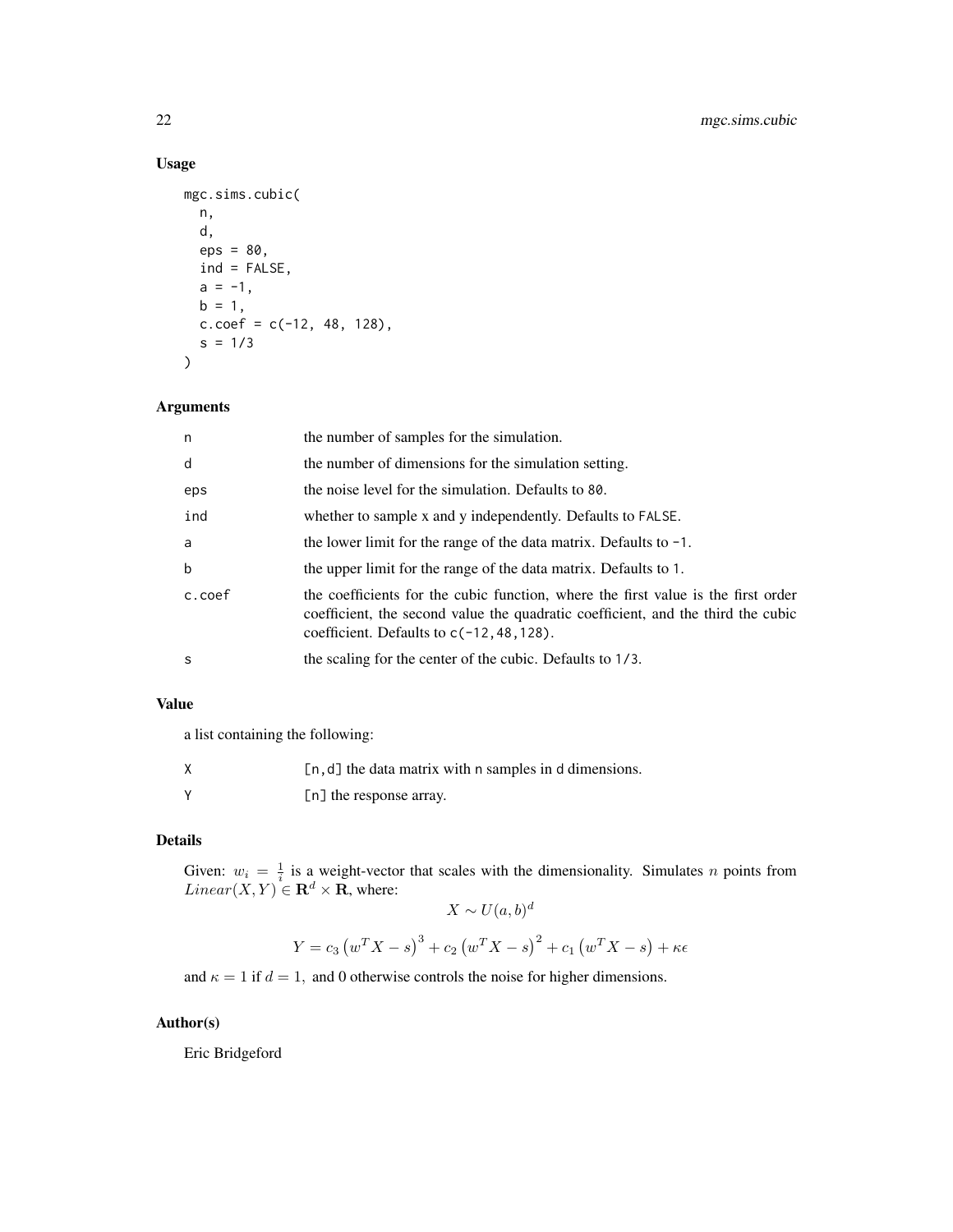# <span id="page-22-0"></span>mgc.sims.exp 23

# Examples

```
library(mgc)
result <- mgc.sims.cubic(n=100, d=10) # simulate 100 samples in 10 dimensions
X <- result$X; Y <- result$Y
```

```
mgc.sims.exp Exponential Simulation
```
#### Description

A function for Generating an exponential simulation.

#### Usage

mgc.sims.exp(n, d, eps = 10, ind = FALSE,  $a = 0$ ,  $b = 3$ )

#### Arguments

| n   | the number of samples for the simulation.                        |
|-----|------------------------------------------------------------------|
| d   | the number of dimensions for the simulation setting.             |
| eps | the noise level for the simulation. Defaults to 10.              |
| ind | whether to sample x and y independently. Defaults to FALSE.      |
| a   | the lower limit for the range of the data matrix. Defaults to 0. |
|     | the upper limit for the range of the data matrix. Defaults to 3. |

# Value

a list containing the following:

| $[n, d]$ the data matrix with n samples in d dimensions. |
|----------------------------------------------------------|
| [n] the response array.                                  |

#### Details

Given:  $w_i = \frac{1}{i}$  is a weight-vector that scales with the dimensionality. Simulates *n* points from  $Linear(X, Y) \in \mathbf{R}^d \times \mathbf{R}$ , where:

$$
X \sim U(a, b)^d
$$

$$
Y = e^{w^T X} + \kappa \epsilon
$$

and  $\kappa = 1$  if  $d = 1$ , and 0 otherwise controls the noise for higher dimensions.

# Author(s)

Eric Bridgeford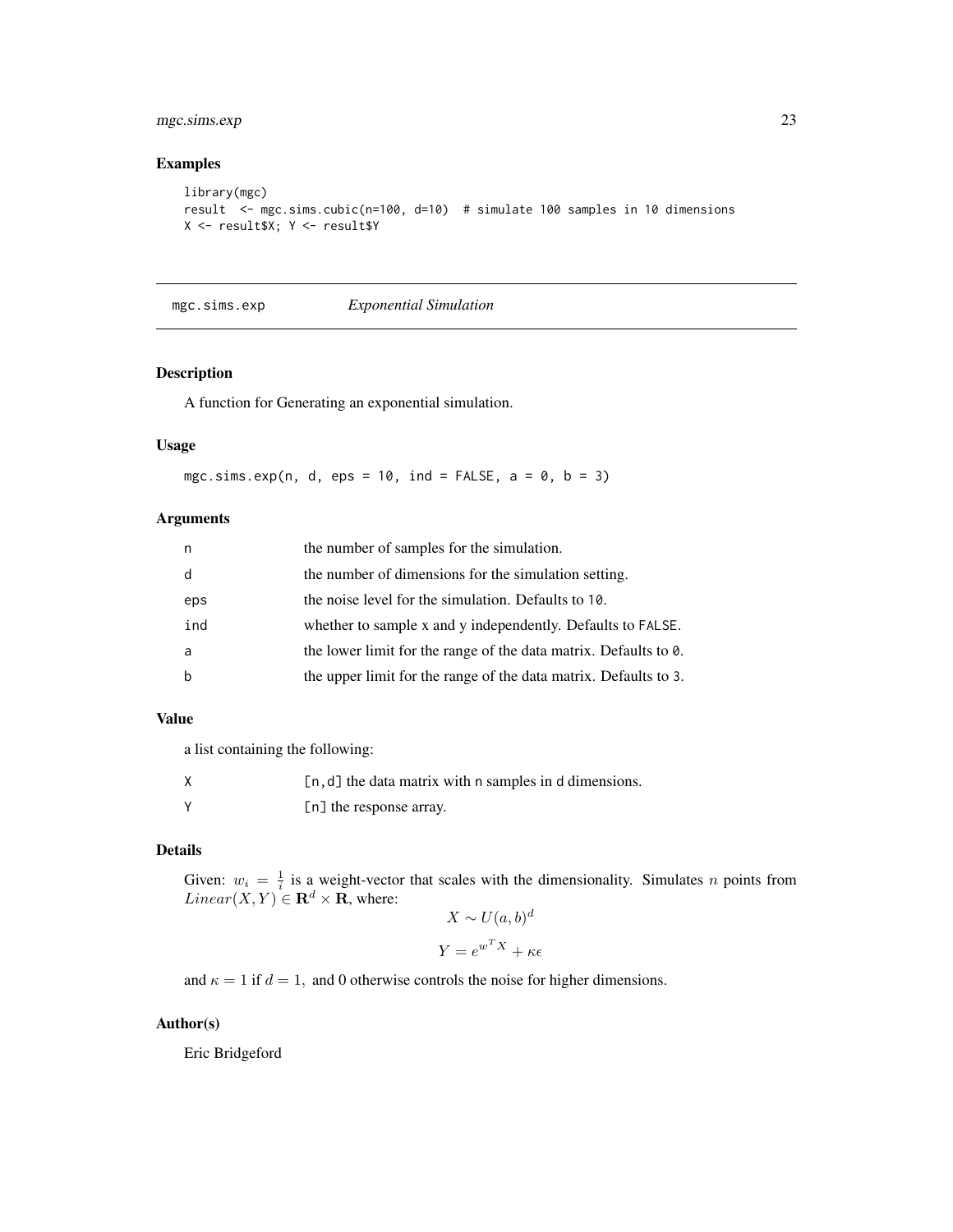#### Examples

```
library(mgc)
result <- mgc.sims.exp(n=100, d=10) # simulate 100 samples in 10 dimensions
X <- result$X; Y <- result$Y
```
mgc.sims.joint *Joint Normal Simulation*

#### Description

A function for Generating a joint-normal simulation.

#### Usage

mgc.sims.joint(n, d, eps =  $0.5$ )

#### Arguments

|     | the number of samples for the simulation.               |
|-----|---------------------------------------------------------|
| - d | the number of dimensions for the simulation setting.    |
| eps | the noise level for the simulation. Defaults to $0.5$ . |

#### Value

a list containing the following:

| $[n, d]$ the data matrix with n samples in d dimensions. |
|----------------------------------------------------------|
| [n] the response array.                                  |

#### Details

Given:  $\rho = \frac{1}{2}d$ ,  $I_d$  is the identity matrix of size  $d \times d$ ,  $J_d$  is the matrix of ones of size  $d \times d$ . Simulates *n* points from  $Joint - Normal(X, Y) \in \mathbb{R}^d \times \mathbb{R}^d$ , where:

$$
(X, Y) \sim N(0, \Sigma)
$$

$$
\Sigma = [I_d, \rho J_d; \rho J_d, (1 + \epsilon \kappa) I_d]
$$

and  $\kappa = 1$  if  $d = 1$ , and 0 otherwise controls the noise for higher dimensions. For more details see the help vignette: vignette("sims",package = "mgc")

#### Author(s)

,

Eric Bridgeford

```
library(mgc)
result <- mgc.sims.joint(n=100, d=10) # simulate 100 samples in 10 dimensions
X <- result$X; Y <- result$Y
```
<span id="page-23-0"></span>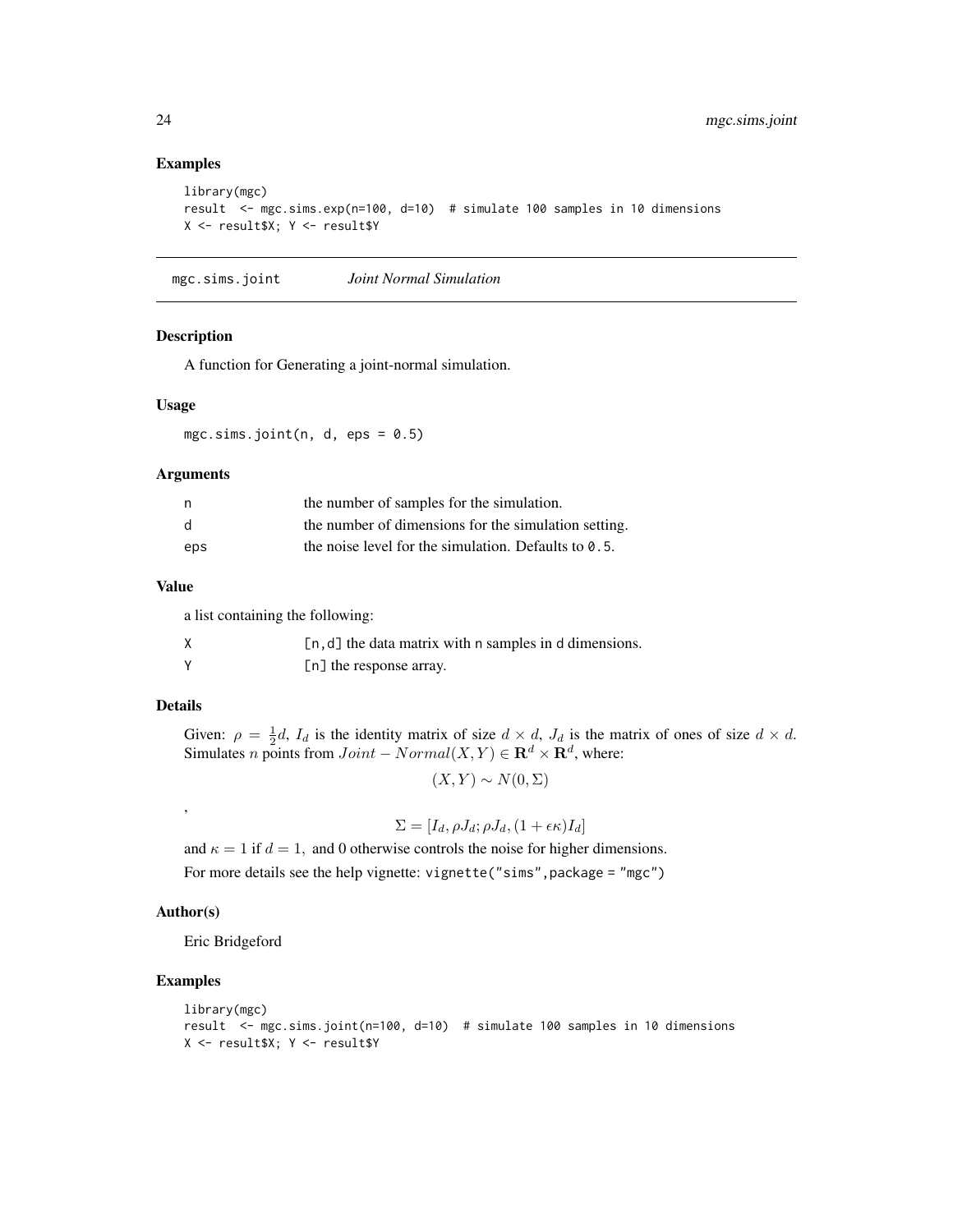<span id="page-24-0"></span>mgc.sims.linear *Linear Simulation*

# Description

A function for Generating a linear simulation.

#### Usage

mgc.sims.linear(n, d, eps = 1, ind = FALSE,  $a = -1$ ,  $b = 1$ )

#### Arguments

| n.  | the number of samples for the simulation.                            |
|-----|----------------------------------------------------------------------|
| d   | the number of dimensions for the simulation setting.                 |
| eps | the noise level for the simulation. Defaults to 1.                   |
| ind | whether to sample x and y independently. Defaults to FALSE.          |
| a   | the lower limit for the range of the data matrix. Defaults to $-1$ . |
| b   | the upper limit for the range of the data matrix. Defaults to 1.     |

#### Value

a list containing the following:

| $[n, d]$ the data matrix with n samples in d dimensions. |
|----------------------------------------------------------|
| [n] the response array.                                  |

#### Details

Given:  $w_i = \frac{1}{i}$  is a weight-vector that scales with the dimensionality. Simulates *n* points from  $Linear(X, Y) \in \mathbf{R}^d \times \mathbf{R}$ , where: d

$$
X \sim U(a, b)^d
$$

$$
Y = w^T X + \kappa \epsilon
$$

and  $\kappa = 1$  if  $d = 1$ , and 0 otherwise controls the noise for higher dimensions.

#### Author(s)

Eric Bridgeford

```
library(mgc)
result <- mgc.sims.linear(n=100, d=10) # simulate 100 samples in 10 dimensions
X <- result$X; Y <- result$Y
```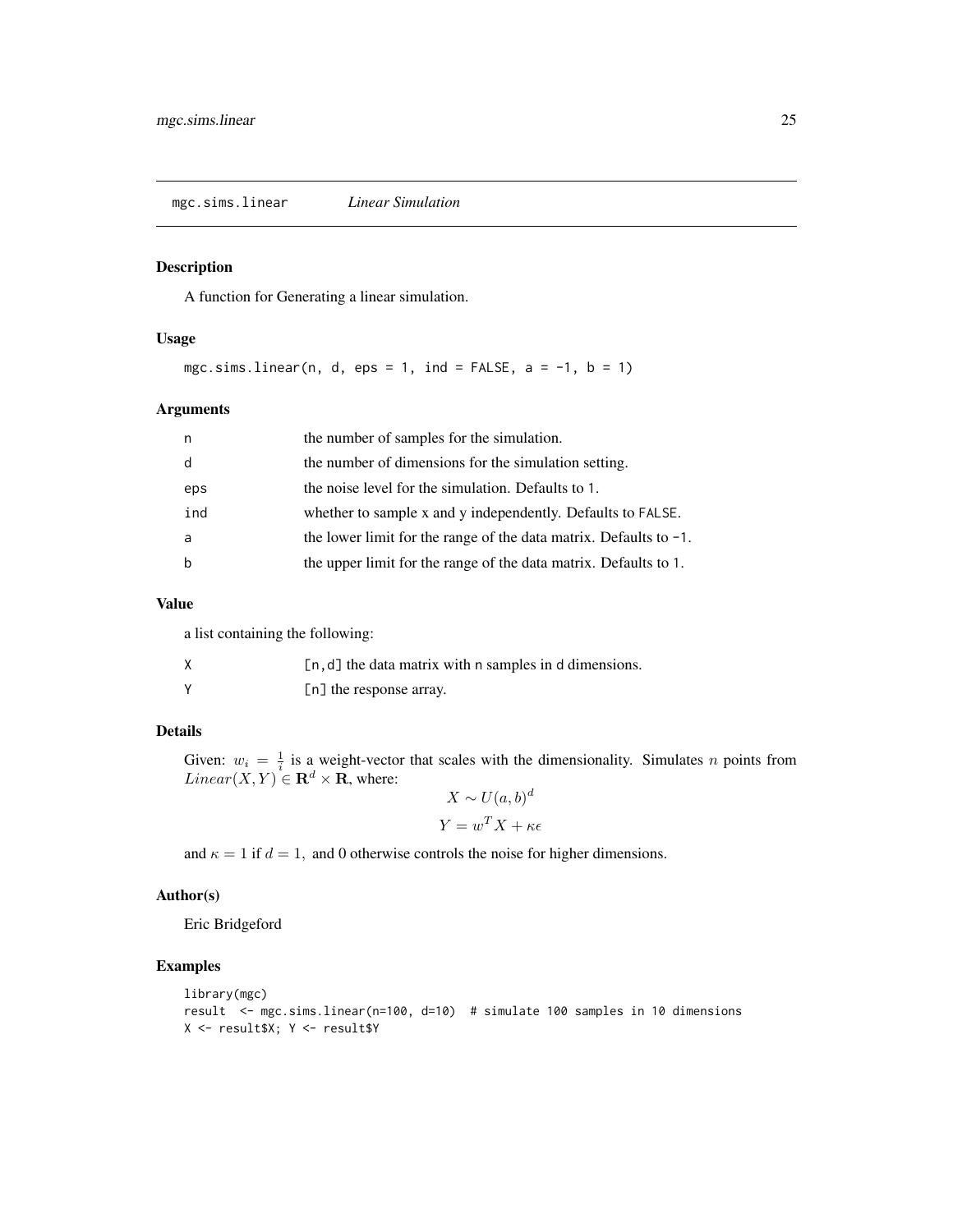<span id="page-25-0"></span>

#### Description

A function for Generating a quadratic simulation.

# Usage

mgc.sims.quad(n, d, eps =  $0.5$ , ind = FALSE, a =  $-1$ , b = 1)

#### Arguments

| n   | the number of samples for the simulation.                   |
|-----|-------------------------------------------------------------|
| d   | the number of dimensions for the simulation setting.        |
| eps | the noise level for the simulation. Defaults to $0.5$ .     |
| ind | whether to sample x and y independently. Defaults to FALSE. |
| a   | the lower limit for the data matrix. Defaults to $-1$ .     |
| b   | the upper limit for the data matrix. Defaults to 1.         |

#### Value

a list containing the following:

| $[n, d]$ the data matrix with n samples in d dimensions. |
|----------------------------------------------------------|
| [n] the response array.                                  |

#### Details

Given:  $w_i = \frac{1}{i}$  is a weight-vector that scales with the dimensionality. Simulates n points from  $Quadratic(X, Y) \in \mathbf{R}^d \times \mathbf{R}$  where:

 $X \sim U(a, b)^d$ 

 $Y = (w^T X)^2 + \kappa \epsilon N(0, 1)$ 

and  $\kappa = 1$  if  $d = 1$ , and 0 otherwise controls the noise for higher dimensions. For more details see the help vignette: vignette("sims",package = "mgc")

#### Author(s)

,

Eric Bridgeford

```
library(mgc)
result <- mgc.sims.quad(n=100, d=10) # simulate 100 samples in 10 dimensions
X <- result$X; Y <- result$Y
```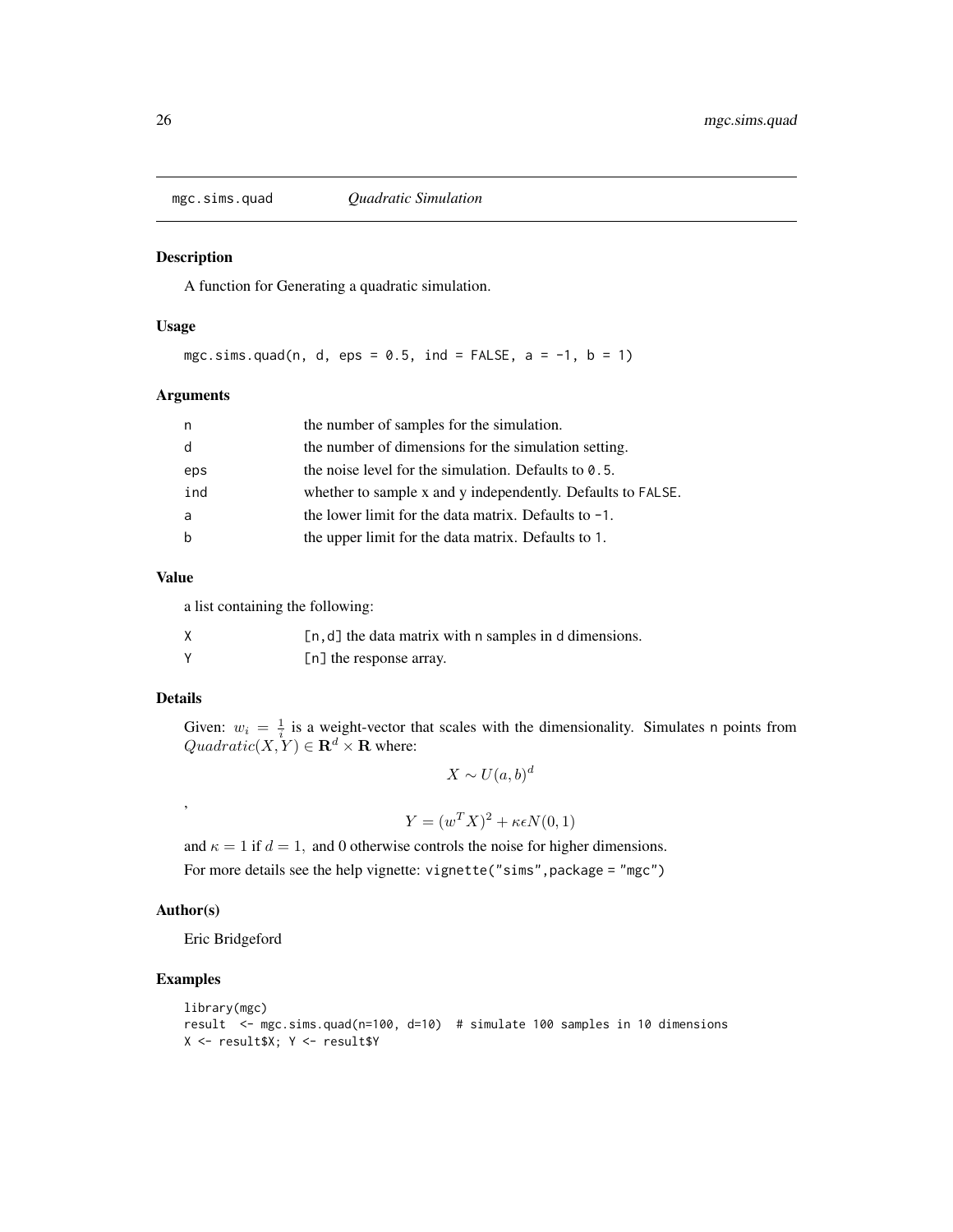<span id="page-26-0"></span>mgc.sims.spiral *Spiral Simulation*

# Description

A function for Generating a spiral simulation.

#### Usage

mgc.sims.spiral(n, d, eps =  $0.4$ , a =  $0$ , b = 5)

#### Arguments

|     | the number of samples for the simulation.               |
|-----|---------------------------------------------------------|
| d   | the number of dimensions for the simulation setting.    |
| eps | the noise level for the simulation. Defaults to $0.5$ . |
| a   | the lower limit for the data matrix. Defaults $-1$ .    |
|     | the upper limit for the data matrix. Defaults to 1.     |

#### Value

a list containing the following:

| $[n, d]$ the data matrix with n samples in d dimensions. |
|----------------------------------------------------------|
| [n] the response array.                                  |

# Details

Given:  $U \sim U(a, b)$  a random variable. Simumlates n points from  $Spiral(X, Y) \in \mathbf{R}^d \times \mathbf{R}$  where:  $X_i = U \cos(\pi U)^d$  if  $i = d$ , and  $U \sin(\pi U) \cos^i(\pi U)$  otherwise

 $Y = U \sin(\pi U) + \epsilon p N(0, 1)$ 

For more details see the help vignette: vignette("sims",package = "mgc")

#### Author(s)

Eric Bridgeford

```
library(mgc)
result <- mgc.sims.spiral(n=100, d=10) # simulate 100 samples in 10 dimensions
X <- result$X; Y <- result$Y
```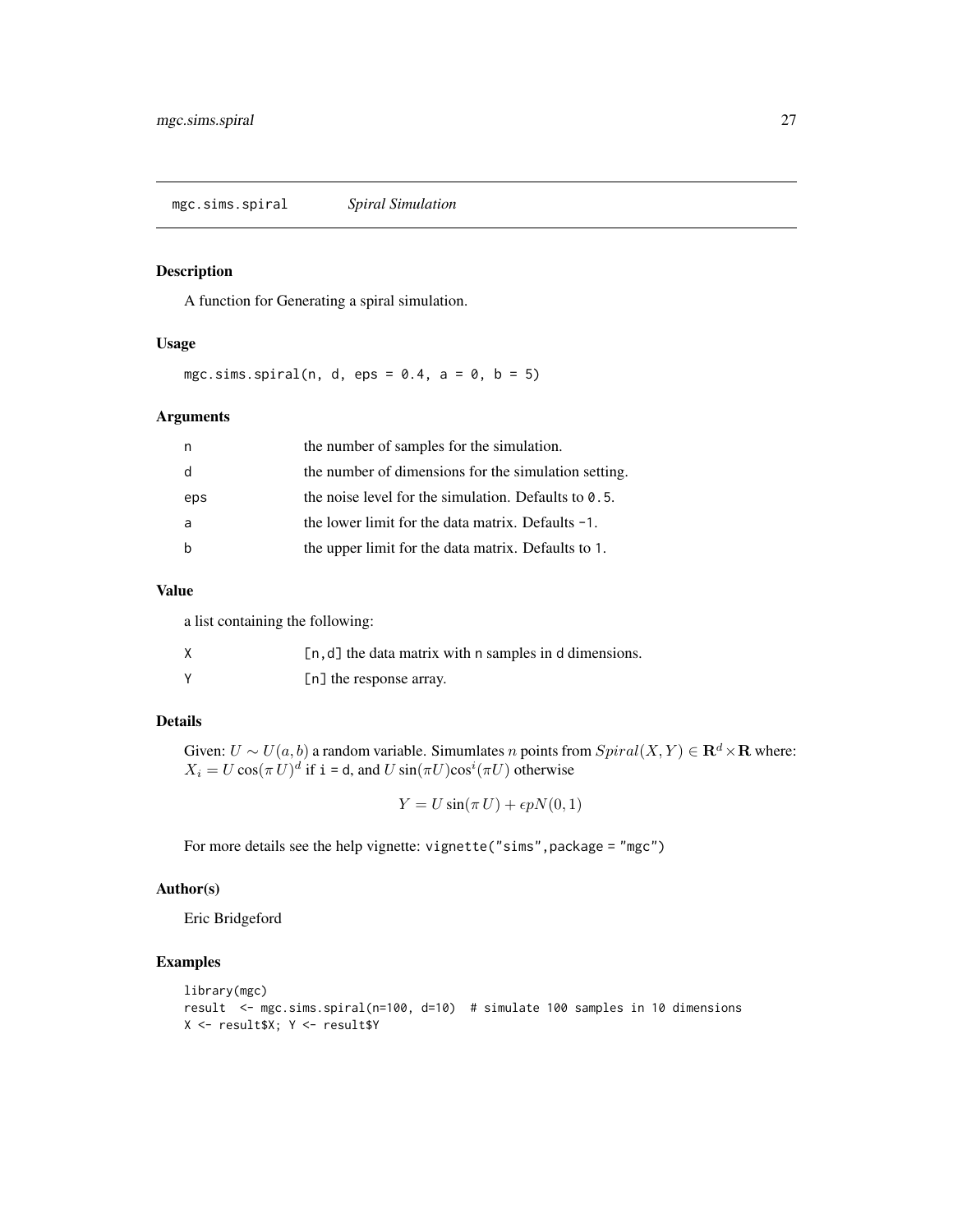<span id="page-27-0"></span>

#### Description

A function for Generating a step function simulation.

#### Usage

mgc.sims.step(n, d, eps = 1, ind = FALSE,  $a = -1$ ,  $b = 1$ )

# Arguments

| n   | the number of samples for the simulation.                   |
|-----|-------------------------------------------------------------|
| d   | the number of dimensions for the simulation setting.        |
| eps | the noise level for the simulation. Defaults to 1.          |
| ind | whether to sample x and y independently. Defaults to FALSE. |
| a   | the lower limit for the data matrix. Defaults to $-1$ .     |
| b   | the upper limit for the data matrix. Defaults to $-1$ .     |

#### Value

a list containing the following:

| $[n, d]$ the data matrix with n samples in d dimensions. |
|----------------------------------------------------------|
| [n] the response array.                                  |

#### Details

Given:  $w_i = \frac{1}{i}$  is a weight-vector that scales with the dimensionality. Simulates *n* points from  $Step(X, Y) \in \mathbf{R}^d \times \mathbf{R}$  where:

 $X \sim U(a, b)^d$ 

 $Y = \mathbf{I} \{ w^T X > 0 \} + \kappa \epsilon N(0,1)$ 

and  $\kappa = 1$  if  $d = 1$ , and 0 otherwise controls the noise for higher dimensions. For more details see the help vignette: vignette("sims", package = "mgc")

# Author(s)

,

Eric Bridgeford

```
library(mgc)
result <- mgc.sims.step(n=100, d=10) # simulate 100 samples in 10 dimensions
X <- result$X; Y <- result$Y
```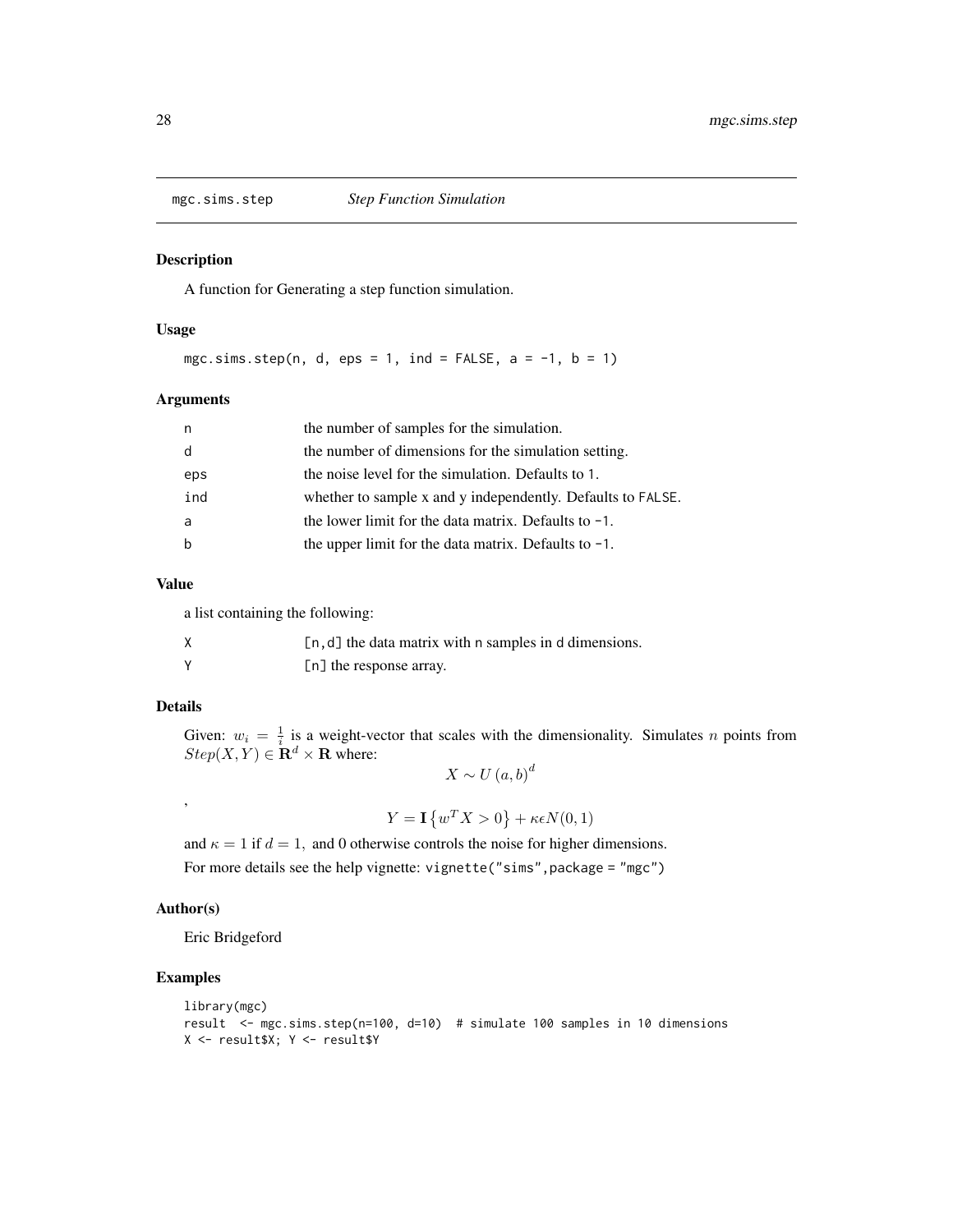<span id="page-28-0"></span>

#### Description

A function for Generating an uncorrelated bernoulli simulation.

#### Usage

mgc.sims.ubern(n, d, eps =  $0.5$ , p =  $0.5$ )

#### Arguments

| n   | the number of samples for the simulation.               |
|-----|---------------------------------------------------------|
| - d | the number of dimensions for the simulation setting.    |
| eps | the noise level for the simulation. Defaults to $0.5$ . |
| p   | the bernoulli probability.                              |

#### Value

a list containing the following:

| $[n, d]$ the data matrix with n samples in d dimensions. |
|----------------------------------------------------------|
| [n] the response array.                                  |

# Details

Given:  $w_i = \frac{1}{i}$  is a weight-vector that scales with the dimensionality. Simumlates n points from  $Wshape(X, Y) \in \mathbf{R}^d \times \mathbf{R}$  where:

$$
U \sim Bern(p)
$$
  

$$
X \sim Bern(p)^{d} + \epsilon N(0, I_{d})
$$
  

$$
Y = (2U - 1)w^{T}X + \epsilon N(0, 1)
$$

For more details see the help vignette: vignette("sims",package = "mgc")

#### Author(s)

Eric Bridgeford

```
library(mgc)
result <- mgc.sims.ubern(n=100, d=10) # simulate 100 samples in 10 dimensions
X <- result$X; Y <- result$Y
```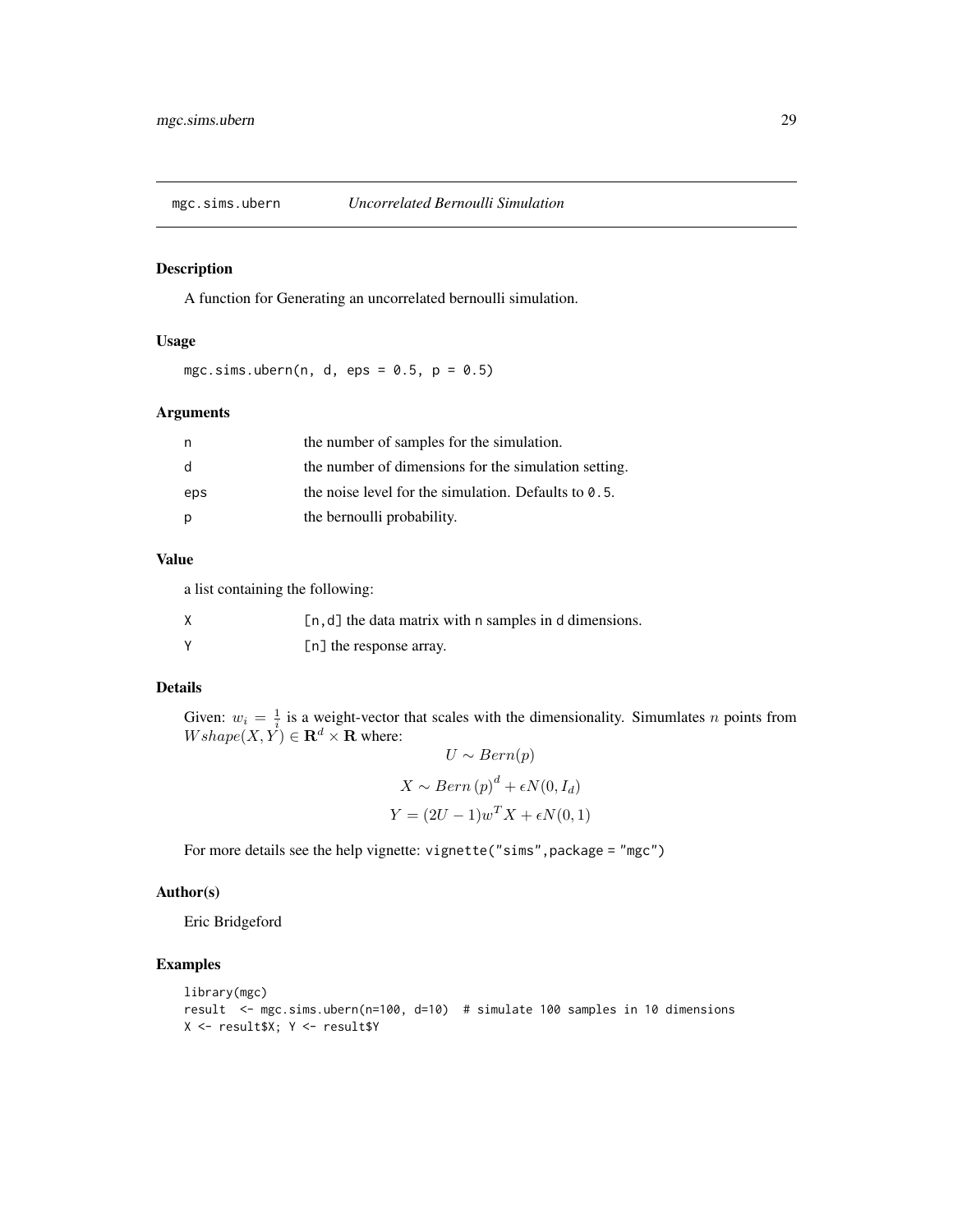<span id="page-29-0"></span>mgc.sims.wshape *W Shaped Simulation*

# Description

A function for Generating a W-shaped simulation.

#### Usage

mgc.sims.wshape(n, d, eps =  $0.5$ , ind = FALSE, a = -1, b = 1)

# Arguments

| n   | the number of samples for the simulation.                   |
|-----|-------------------------------------------------------------|
| d   | the number of dimensions for the simulation setting.        |
| eps | the noise level for the simulation. Defaults to $0.5$ .     |
| ind | whether to sample x and y independently. Defaults to FALSE. |
| a   | the lower limit for the data matrix. Defaults $-1$ .        |
| b   | the upper limit for the data matrix. Defaults to 1.         |

#### Value

a list containing the following:

| $[n, d]$ the data matrix with n samples in d dimensions. |
|----------------------------------------------------------|
| [n] the response array.                                  |

# Details

,

,

Given:  $w_i = \frac{1}{i}$  is a weight-vector that scales with the dimensionality. Simumlates n points from  $W - shape(X, Y) \in \mathbf{R}^d \times \mathbf{R}$  where:

$$
U \sim U(a, b)^d
$$

$$
X \sim U(a, b)^d
$$

$$
Y = \left[ \left( (w^T X)^2 - \frac{1}{2} \right)^2 + \frac{w^T U}{500} \right] + \kappa \epsilon N(0, 1)
$$

and  $\kappa = 1$  if  $d = 1$ , and 0 otherwise controls the noise for higher dimensions. For more details see the help vignette: vignette("sims",package = "mgc")

# Author(s)

Eric Bridgeford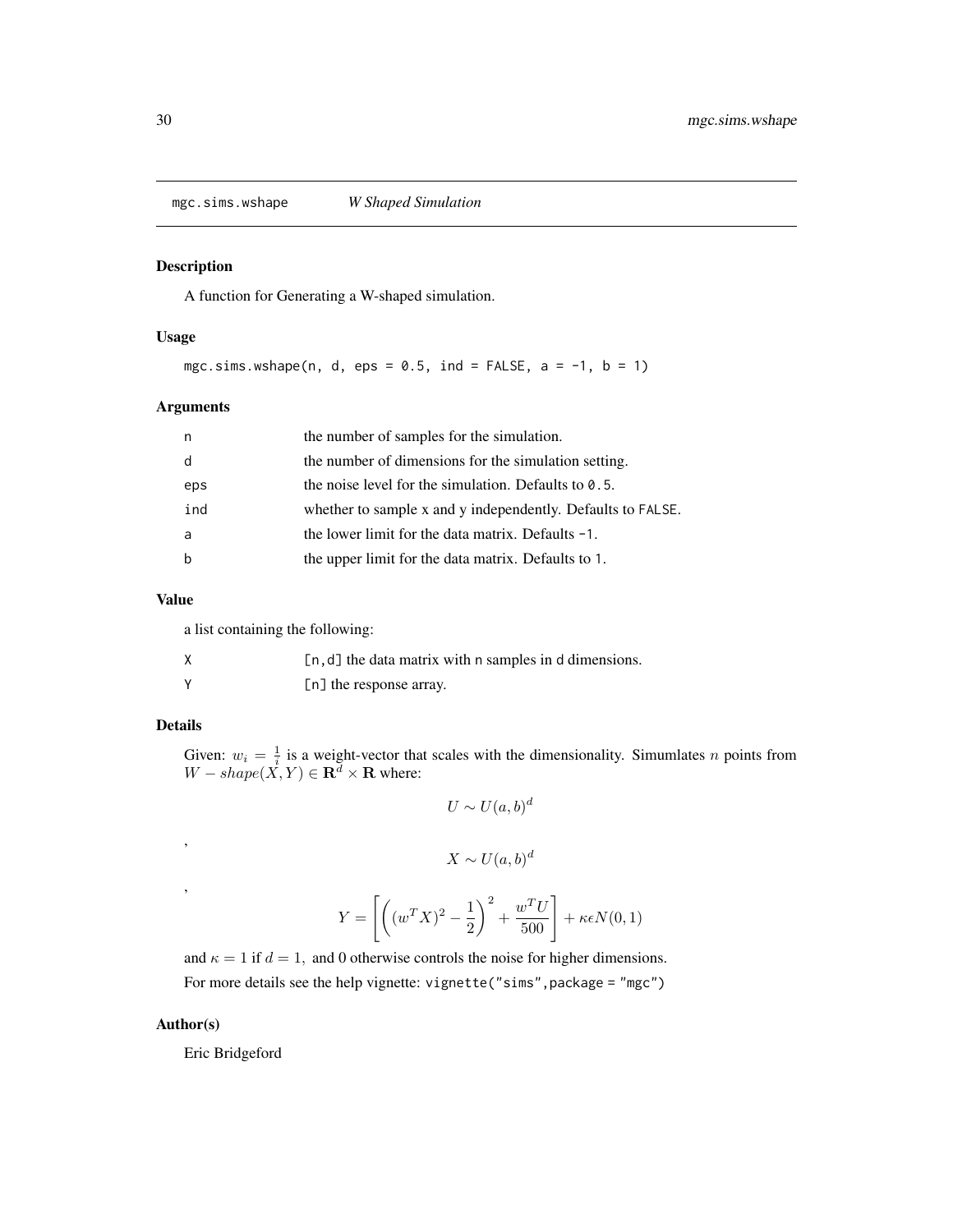#### <span id="page-30-0"></span>mgc.stat 31

#### Examples

```
library(mgc)
result <- mgc.sims.wshape(n=100, d=10) # simulate 100 samples in 10 dimensions
X <- result$X; Y <- result$Y
```
mgc.stat *MGC Test*

#### Description

The main function that computes the MGC measure between two datasets: It first computes all local correlations, then use the maximal statistic among all local correlations based on thresholding.

# Usage

```
mgc.stat(
 X,
 Y,
 is.dist.X = FALSE,dist.xfm.X = mgc.distance,
 dist.params.X = list(method = "euclidean"),dist.return.X = NULL,
  is.dist.Y = FALSE,dist.xfm.Y = mgc.distance,
  dist.params.Y = list(method = "euclidean"),
 dist.return.Y = NULL,
  option = "mgc")
```

| X          | is interpreted as:                                                                                                                                                                                                                                                             |
|------------|--------------------------------------------------------------------------------------------------------------------------------------------------------------------------------------------------------------------------------------------------------------------------------|
|            | <b>a</b> $[n \times d]$ <b>data matrix</b> X is a data matrix with n samples in d dimensions, if<br>flag is.dist.X=FALSE.                                                                                                                                                      |
|            | <b>a</b> $[n \times n]$ <b>distance matrix</b> X is a distance matrix. Use flag is $\ldots$ dist. X=TRUE.                                                                                                                                                                      |
| Υ          | is interpreted as:                                                                                                                                                                                                                                                             |
|            | $\bf{a}$ [n x d] <b>data matrix</b> Y is a data matrix with n samples in d dimensions, if<br>flag is.dist.Y=FALSE.                                                                                                                                                             |
|            | $\bf{a}$ [n x n] <b>distance matrix</b> Y is a distance matrix. Use flag is dist. Y=TRUE.                                                                                                                                                                                      |
| is.dist.X  | a boolean indicating whether your X input is a distance matrix or not. Defaults<br>to FALSE.                                                                                                                                                                                   |
| dist.xfm.X | if is $dist ==$ FALSE, a distance function to transform $X$ . If a distance function<br>is passed, it should accept an $[n \times d]$ matrix of n samples in d dimensions and<br>return a [n x n] distance matrix as the \$D return argument. See mgc.distance for<br>details. |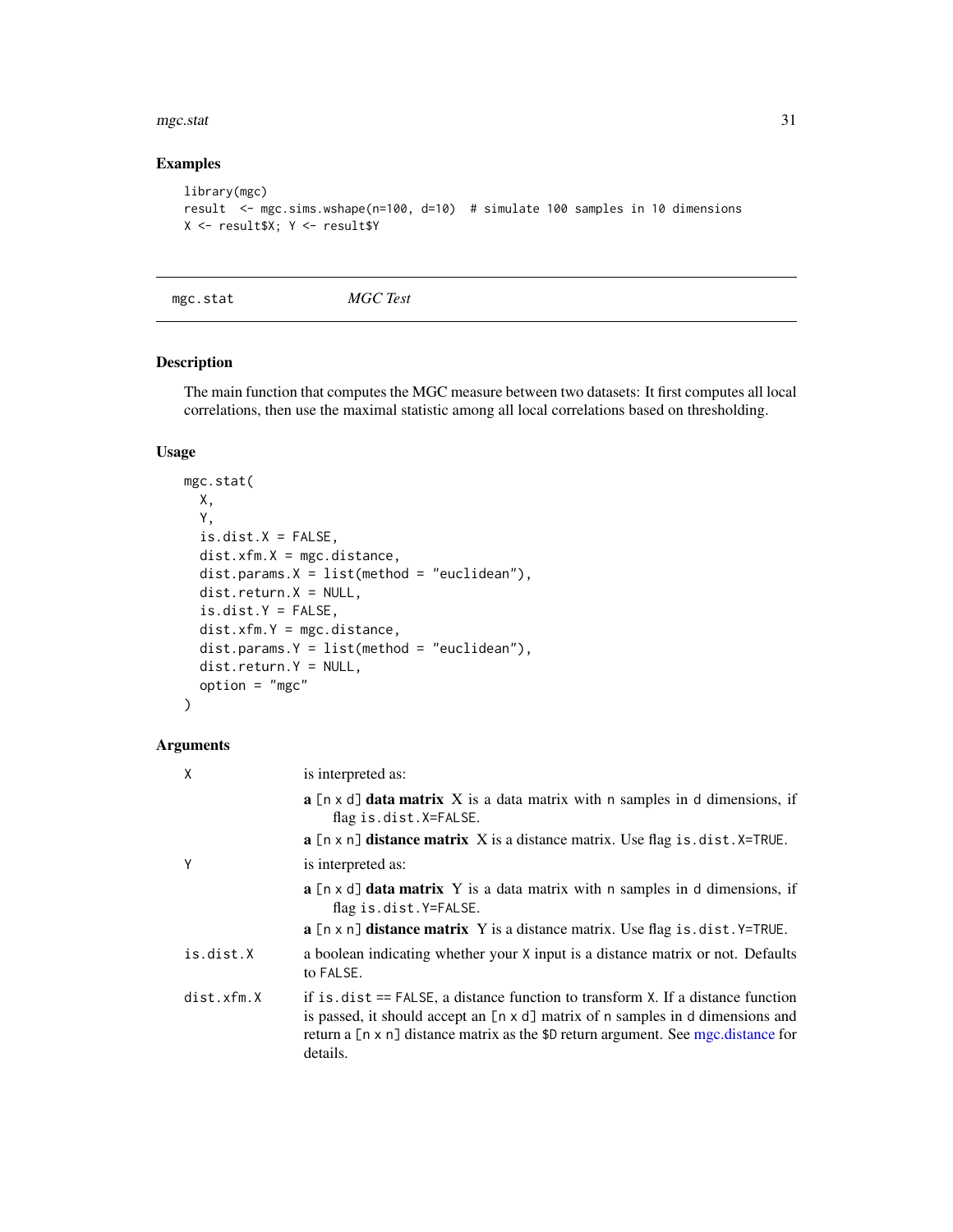<span id="page-31-0"></span>

| dist.params.X | a list of trailing arguments to pass to the distance function specified in dist. xfm.X.<br>Defaults to list(method='euclidean').                                                                                                                                                 |
|---------------|----------------------------------------------------------------------------------------------------------------------------------------------------------------------------------------------------------------------------------------------------------------------------------|
| dist.return.X | the return argument for the specified dist. xfm. X containing the distance matrix.<br>Defaults to FALSE.                                                                                                                                                                         |
|               | is.null(dist.return) use the return argument directly from dist.xfm as the<br>distance matrix. Should be a [n x n] matrix.                                                                                                                                                       |
|               | is.character(dist.return)   is.integer(dist.return) use dist.xfm.X[[dist.return]]<br>as the distance matrix. Should be a [n x n] matrix.                                                                                                                                         |
| is.dist.Y     | a boolean indicating whether your Y input is a distance matrix or not. Defaults<br>to FALSE.                                                                                                                                                                                     |
| dist.xfm.Y    | if is $dist ==$ FALSE, a distance function to transform Y. If a distance function<br>is passed, it should accept an [n x d] matrix of n samples in d dimensions and<br>return a [n x n] distance matrix as the dist. return. Y return argument. See<br>mgc.distance for details. |
| dist.params.Y | a list of trailing arguments to pass to the distance function specified in dist. xfm.Y.<br>Defaults to list(method='euclidean').                                                                                                                                                 |
| dist.return.Y | the return argument for the specified dist. xfm. Y containing the distance matrix.<br>Defaults to FALSE.                                                                                                                                                                         |
|               | is.null(dist.return) use the return argument directly from dist.xfm.Y(Y)<br>as the distance matrix. Should be a [n x n] matrix.                                                                                                                                                  |
|               | is.character(dist.return)   is.integer(dist.return) use dist.xfm.Y(Y)[[dist.return]]<br>as the distance matrix. Should be a [n x n] matrix.                                                                                                                                      |
| option        | is a string that specifies which global correlation to build up-on. Defaults to<br>'mgc'.                                                                                                                                                                                        |
|               | 'mgc' use the MGC global correlation.                                                                                                                                                                                                                                            |
|               | 'dcor' use the dcor global correlation.                                                                                                                                                                                                                                          |
|               | 'mantel' use the mantel global correlation.                                                                                                                                                                                                                                      |
|               | 'rank' use the rank global correlation.                                                                                                                                                                                                                                          |

# Value

A list containing the following:

| stat         | is the sample MGC statistic within $[-1, 1]$ |
|--------------|----------------------------------------------|
| localCorr    | the local correlations                       |
| optimalScale | the optimal scale identified by MGC          |
| option       | specifies which global correlation was used  |

# Author(s)

C. Shen and Eric Bridgeford

# References

Joshua T. Vogelstein, et al. "Discovering and deciphering relationships across disparate data modalities." eLife (2019).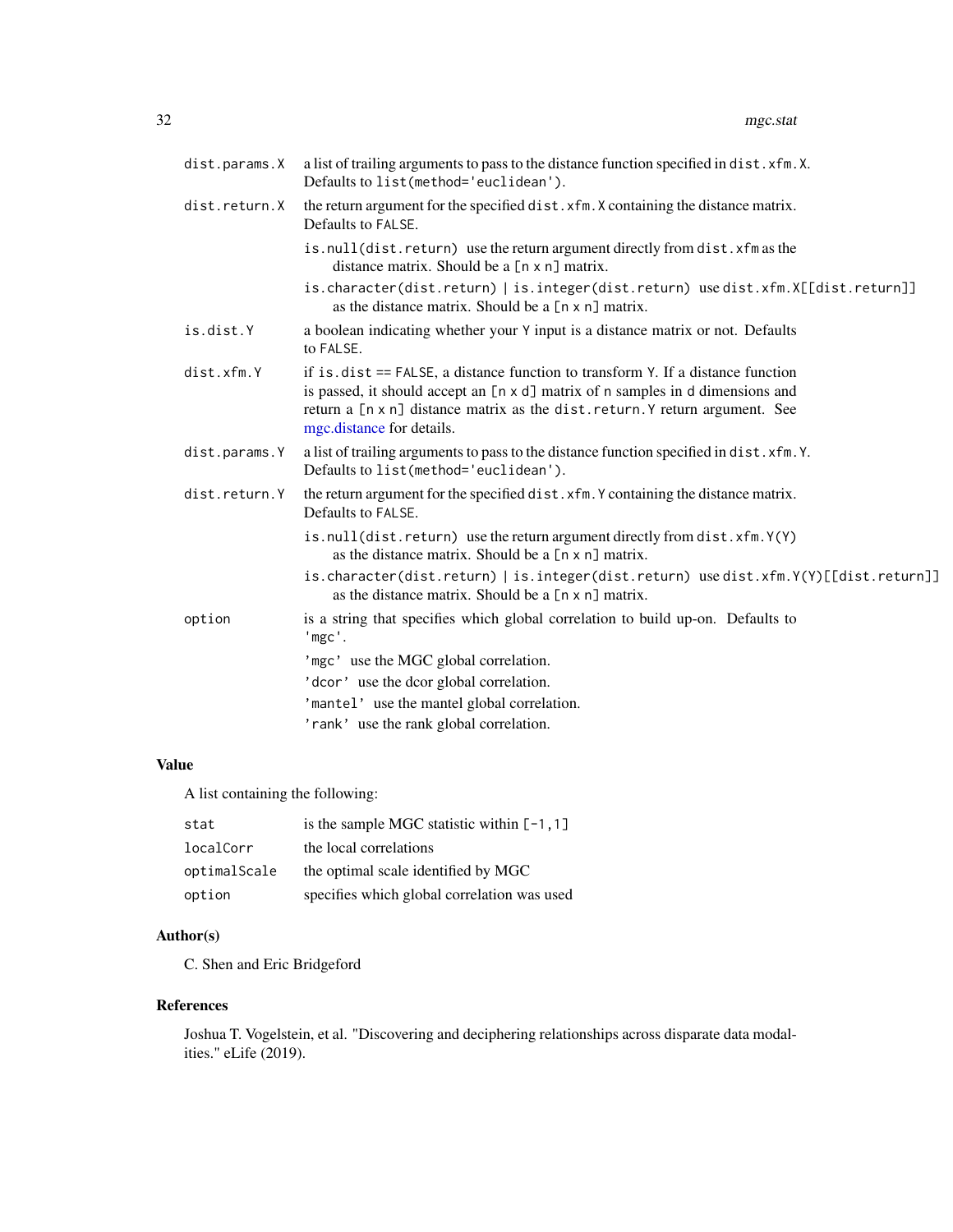#### <span id="page-32-0"></span>mgc.test 33

# Examples

library(mgc)

```
n=200; d=2
data <- mgc.sims.linear(n, d)
mgc.stat.res <- mgc.stat(data$X, data$Y)
```
#### <span id="page-32-1"></span>mgc.test *MGC Permutation Test*

# Description

Test of Dependence using MGC Approach.

# Usage

```
mgc.test(
 X,
 Y,
 is.dist.X = FALSE,dist.xfm.X = mgc.distance,dist.params.X = list(method = "euclidean"),dist.return.X = NULL,
  is.dist.Y = FALSE,
 dist.xfm.Y = mgc.distance,
 dist.params.Y = list(method = "euclidean"),
 dist.return.Y = NULL,
 nperm = 1000,
 option = "mgc",
 no_cores = 1
)
```

| χ         | is interpreted as:                                                                                                        |
|-----------|---------------------------------------------------------------------------------------------------------------------------|
|           | <b>a</b> $[n \times d]$ <b>data matrix</b> X is a data matrix with n samples in d dimensions, if<br>flag is.dist.X=FALSE. |
|           | $\mathbf{a}$ [n x n] <b>distance matrix</b> X is a distance matrix. Use flag is dist. X=TRUE.                             |
| v         | is interpreted as:                                                                                                        |
|           | $\bf{a}$ [n x d] <b>data matrix</b> Y is a data matrix with n samples in d dimensions, if<br>flag is.dist.Y=FALSE.        |
|           | $\mathbf{a}$ [n x n] <b>distance matrix</b> Y is a distance matrix. Use flag is $\cdot$ dist. Y=TRUE.                     |
| is.dist.X | a boolean indicating whether your X input is a distance matrix or not. Defaults<br>to FALSE.                              |
|           |                                                                                                                           |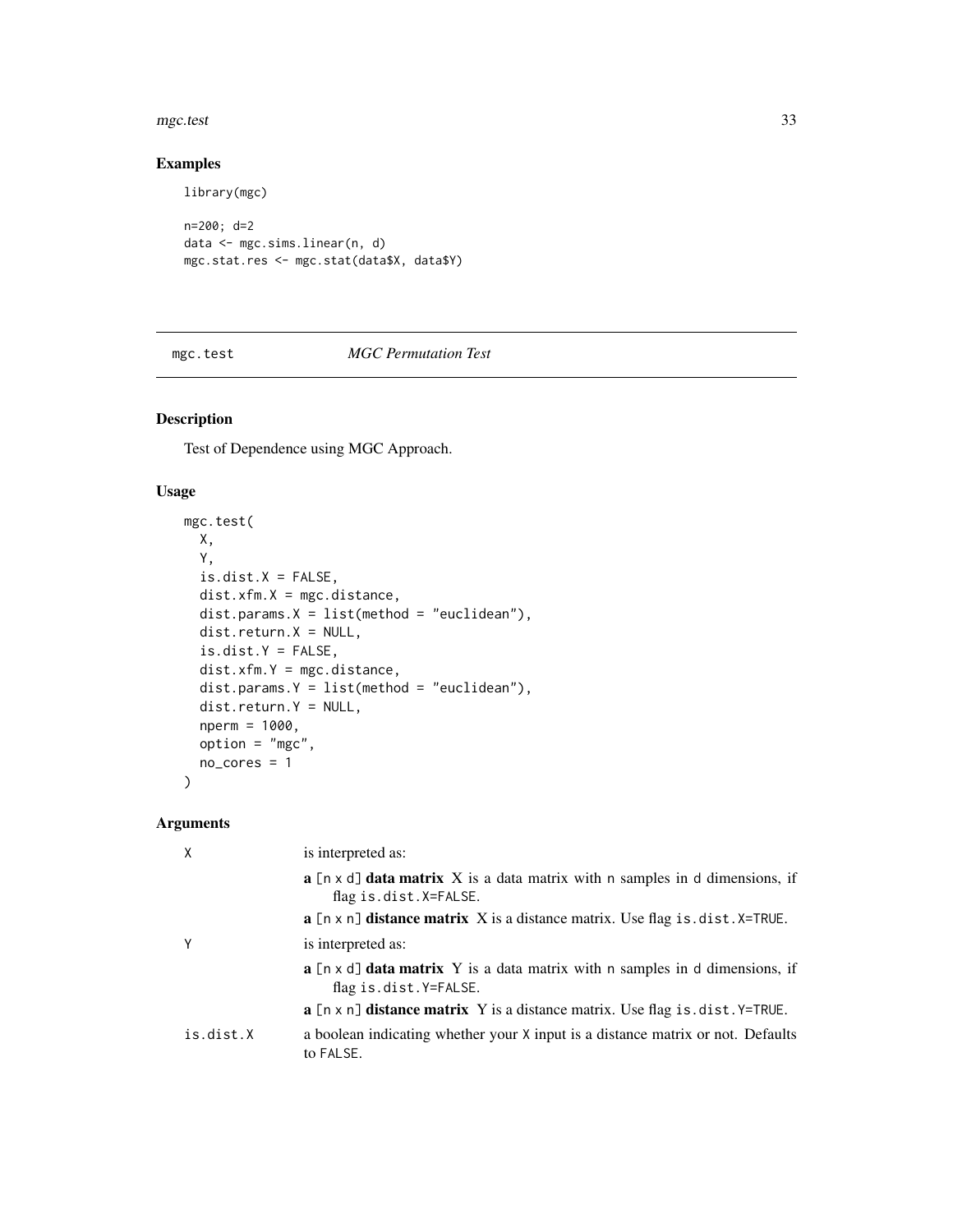<span id="page-33-0"></span>

| dist.xfm.X    | if is $dist ==$ FALSE, a distance function to transform $X$ . If a distance function<br>is passed, it should accept an [n x d] matrix of n samples in d dimensions and<br>return a [n x n] distance matrix as the \$D return argument. See mgc.distance for<br>details.        |
|---------------|--------------------------------------------------------------------------------------------------------------------------------------------------------------------------------------------------------------------------------------------------------------------------------|
| dist.params.X | a list of trailing arguments to pass to the distance function specified in dist. xfm.X.<br>Defaults to list(method='euclidean').                                                                                                                                               |
| dist.return.X | the return argument for the specified dist. xfm. X containing the distance matrix.<br>Defaults to FALSE.                                                                                                                                                                       |
|               | is.null(dist.return) use the return argument directly from dist.xfm as the<br>distance matrix. Should be a [n x n] matrix.                                                                                                                                                     |
|               | is.character(dist.return)   is.integer(dist.return) use dist.xfm.X[[dist.return]]<br>as the distance matrix. Should be a [n x n] matrix.                                                                                                                                       |
| is.dist.Y     | a boolean indicating whether your Y input is a distance matrix or not. Defaults<br>to FALSE.                                                                                                                                                                                   |
| dist.xfm.Y    | if is $dist ==$ FALSE, a distance function to transform Y. If a distance function<br>is passed, it should accept an [n x d] matrix of n samples in d dimensions and<br>return a [n x n] distance matrix as the dist.return.Y return argument. See<br>mgc.distance for details. |
| dist.params.Y | a list of trailing arguments to pass to the distance function specified in dist.xfm.Y.<br>Defaults to list(method='euclidean').                                                                                                                                                |
| dist.return.Y | the return argument for the specified dist. xfm. Y containing the distance matrix.<br>Defaults to FALSE.                                                                                                                                                                       |
|               | is.null(dist.return) use the return argument directly from dist.xfm.Y(Y)<br>as the distance matrix. Should be a [n x n] matrix.                                                                                                                                                |
|               | is.character(dist.return)   is.integer(dist.return) use dist.xfm.Y(Y)[[dist.return]]<br>as the distance matrix. Should be a [n x n] matrix.                                                                                                                                    |
| nperm         | specifies the number of replicates to use for the permutation test. Defaults to<br>1000.                                                                                                                                                                                       |
| option        | is a string that specifies which global correlation to build up-on. Defaults to<br>'mgc'.                                                                                                                                                                                      |
|               | 'mgc' use the MGC global correlation.                                                                                                                                                                                                                                          |
|               | 'dcor' use the dcor global correlation.                                                                                                                                                                                                                                        |
|               | 'mantel' use the mantel global correlation.                                                                                                                                                                                                                                    |
|               | 'rank' use the rank global correlation.                                                                                                                                                                                                                                        |
| no_cores      | the number of cores to use for the permutations. Defaults to 1.                                                                                                                                                                                                                |

# Value

A list containing the following:

| p.value      | P-value of MGC                                            |
|--------------|-----------------------------------------------------------|
| stat         | is the sample MGC statistic within $[-1, 1]$              |
| p.localCorr  | P-value of the local correlations by double matrix index. |
| localCorr    | the local correlations                                    |
| optimalScale | the optimal scale identified by MGC                       |
| option       | specifies which global correlation was used               |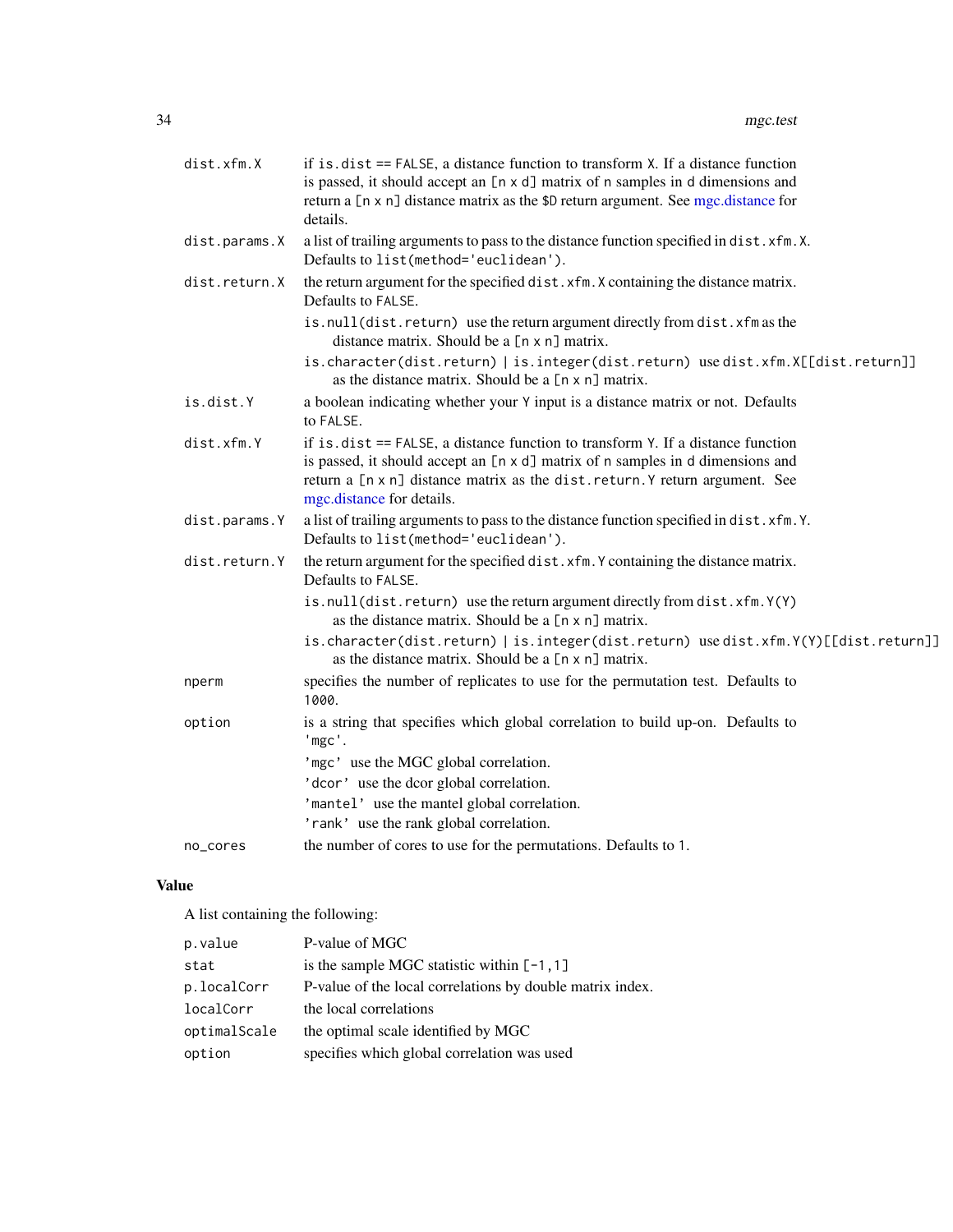mgc.test 35

#### Details

A test of independence using the MGC approach, described in Vogelstein et al. (2019). For  $X \sim$  $F_X, Y \sim F_Y$ :

$$
H_0: F_X \neq F_Y
$$

and:

 $H_A$ :  $F_X = F_Y$ 

Note that one should avoid report positive discovery via minimizing individual p-values of local correlations, unless corrected for multiple hypotheses.

For details on usage see the help vignette: vignette("mgc",package = "mgc")

#### Author(s)

Eric Bridgeford and C. Shen

#### References

Joshua T. Vogelstein, et al. "Discovering and deciphering relationships across disparate data modalities." eLife (2019).

#### Examples

```
## Not run:
library(mgc)
n = 100; d = 2data <- mgc.sims.linear(n, d)
# note: on real data, one would put nperm much higher (at least 100)
# nperm is set to 10 merely for demonstration purposes
result <- mgc.test(data$X, data$Y, nperm=10)
```
## End(Not run)